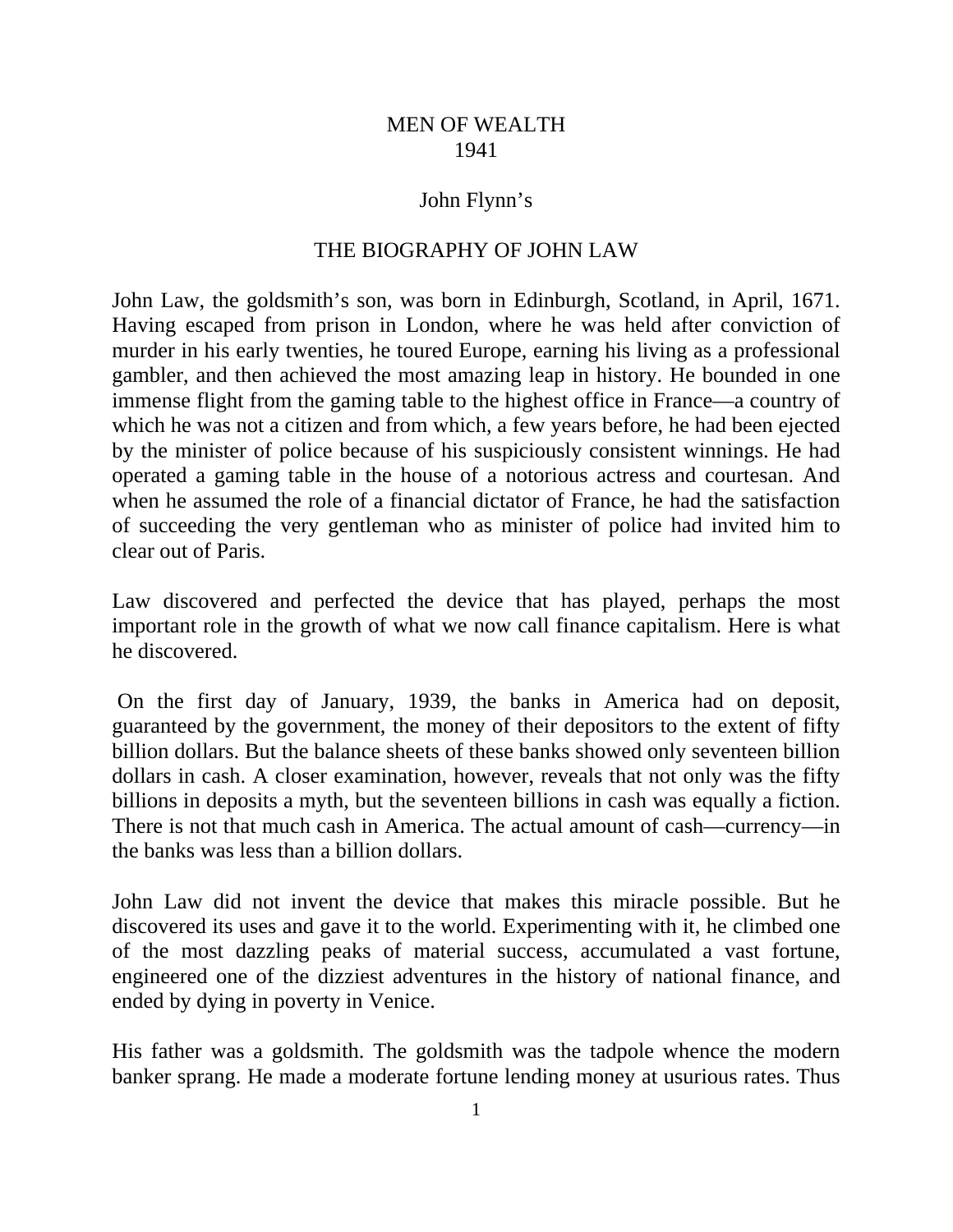the boy's first years were spent in the home of a moneylender and a Scot. He was educated with the greatest care with particular attention to mathematics. When he was twenty he left Edinburgh for London to taste the pleasures of the wicked capital of William and Mary.

He got access to the smartest circles. He was a young man of education and culture, handsome, quick-witted, a good athlete excelling at tennis, a graceful dancer, and a redoubtable talker. He spent his mornings in the city, where he got a reputation for skill in speculating in government paper. He passed his afternoons in the parks, his evenings at the opera or theater, and the later hours at the routs, balls, masquerades, and gaming houses. He played for high stakes and won large sums. He was a man with a system. Had he lived in our time he would have been in Wall Street with an infallible formula for beating the market.

The end of this was a duel which cut short his career in England. He got into a quarrel with an aging dandy known as Beau Wilson. Whatever the cause, which remains obscure, the two gentlemen met in Bloomsbury Square, April 9, 1694. It was not a noble performance. Apparently there was but a single pass when Mr. Law put his blade an inch or two into the breastbone of the ancient coxcomb, who died on the spot. Law was thrown into the Old Bailey, tried, convicted of murder, and sentenced to death. But presently he was let out somehow, until, on the demand of the victim's relatives, he was recommitted to jail. But very quickly he escaped from prison, was rowed down the Thames to a waiting vessel aboard which, as fate would have it, he made his way to Amsterdam. A reward of fifty pounds was posted for his capture. But probably the headsman did not hanker too hungrily for his head, the law against dueling having been sufficiently vindicated by his conviction. This was in 1694.

In Amsterdam he established some sort of connection with the British resident there. And thus he found the opportunity to observe the working of the famous Bank of Amsterdam. Here the modern bank was being hatched. This historic institution was playing a decisive role in modeling the system of finance capitalism that attained its full flower in our time. Law liked money as an instrument of power. But he was deeply interested in it as a social mechanism. He pondered its uses, its vagaries, and, above all, its limited quantities.

He was more than a gambler. He was a fabricator of theories. By 1700—when he was twenty-nine—he was back in Scotland with a plan for rescuing her foundering economy. He printed a book—Proposals and Reasons for Constituting a Council of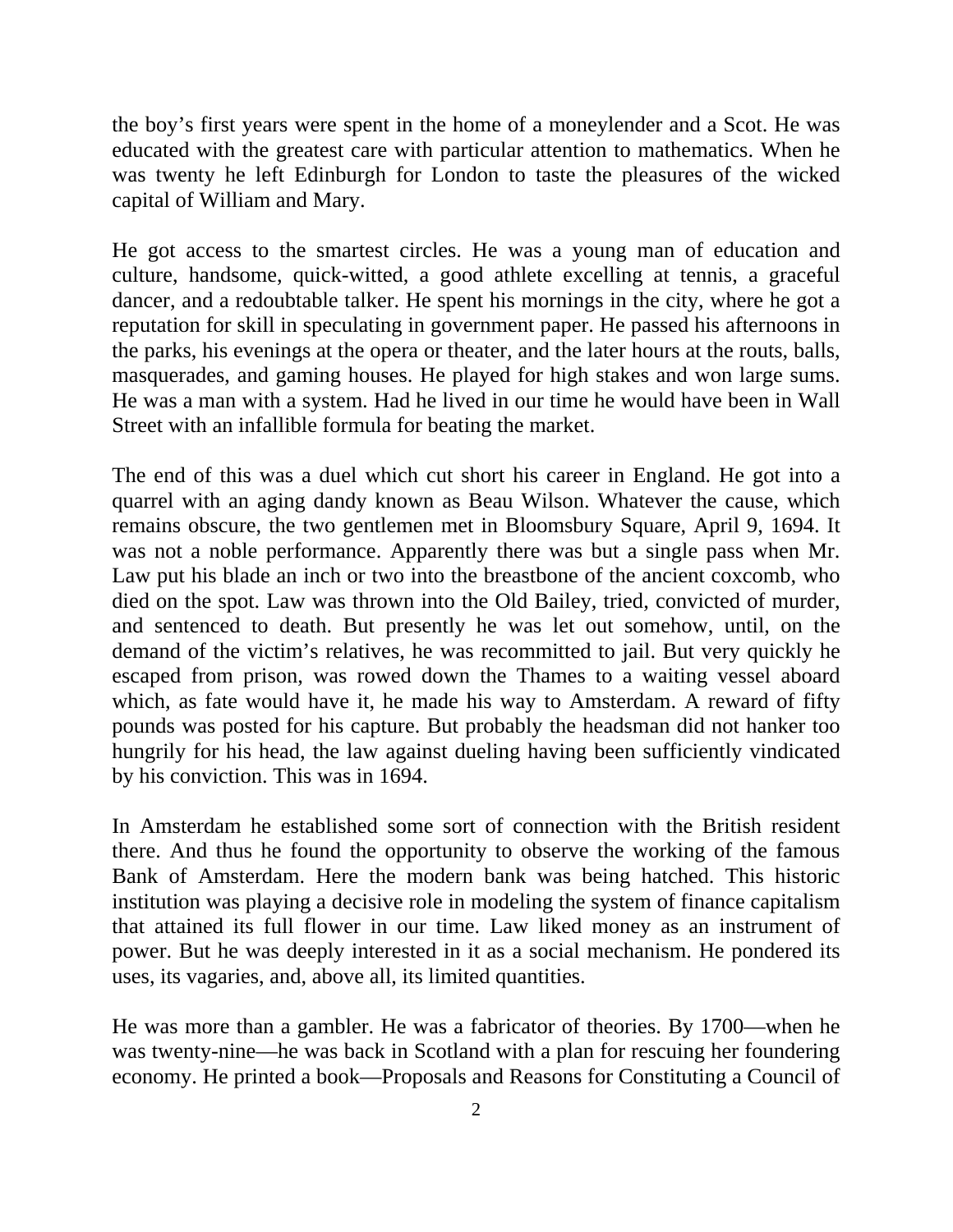Trade in Scotland. He pressed it upon his countrymen, who rejected it. Whereupon he went back to the Continent, where for fourteen years he drifted around Europe amassing a fortune at roulette and cards and weaving his expanding financial theory for every public man whose ear he could reach. This theory was that the economic system of that day was being starved because of insufficient supplies of money. And, using the Bank of Amsterdam as a model, he had a scheme for producing all the money a nation needed. He was accompanied by his wife and his young son and his daughter. Like that fabulous Don Louis, the Marques de Vincitata, in Anthony Adverse, the restless gambler traveled around in an elaborate coach. For the greater part of fourteen years this unwearied coach rumbled all over the trade routes of Europe, from metropolis to metropolis, wherever people of wealth and fashion could be found in clusters seeking pleasure and profit at the gambling table. Everywhere he mingled with the most important and the noblest persons. He played with ministers of state, won their silver, and lectured them upon the virtues of his economic theories. In 1705 he was back in Scotland with another book and another plan for saving his unwilling countrymen. But, despite the support of such powerful persons as the Duke of Argyle, they would have none of it. By 1708 he was in Paris. There he made a great stir. He had a large capital. Everywhere he won. He became a sort of legendary figure at all the fashionable salons—in the Rue Dauphine, at the Hotel de Greve, in the Rue des Poulies. He set up a table for faro at the salon of Madame Duclos, variously described as famous comic actress and courtesan. The rich and noble gamestres of Louis XIV's Paris thronged to this salon. He struck up a friendship with the Duc d'Orleans. The Duke presented him to Desmarets, Minister of Finance, who listened with enchantment to Law's project for recasting the financial system of France. Desmarets took the scheme to Louis XIV who rejected it out of hand.

Law made his appearance at the gambling salons in the evenings with two large bags of specie. He played for such high stakes that existing coins became burdensome, so he cast a large coin of his own mintage to facilitate the handling of the stakes. People marveled at his invariable luck. It was not luck, he said. He had a system. It was mathematics. Others whispered, as was inevitable, that it was something more of either luck or mathematics. The Chief of Police, M. d'Argenson, took notice of the audacious and dashing stranger. He told Mr. Law that he would do well to quit Paris. But it is only fair to say of him that he has the testimony of the perspicacious Duc de Saint-Simon, one of his critics, that he was not a trickster.

The coach again took up its ceaseless wanderings, to Germany, to Genoa, to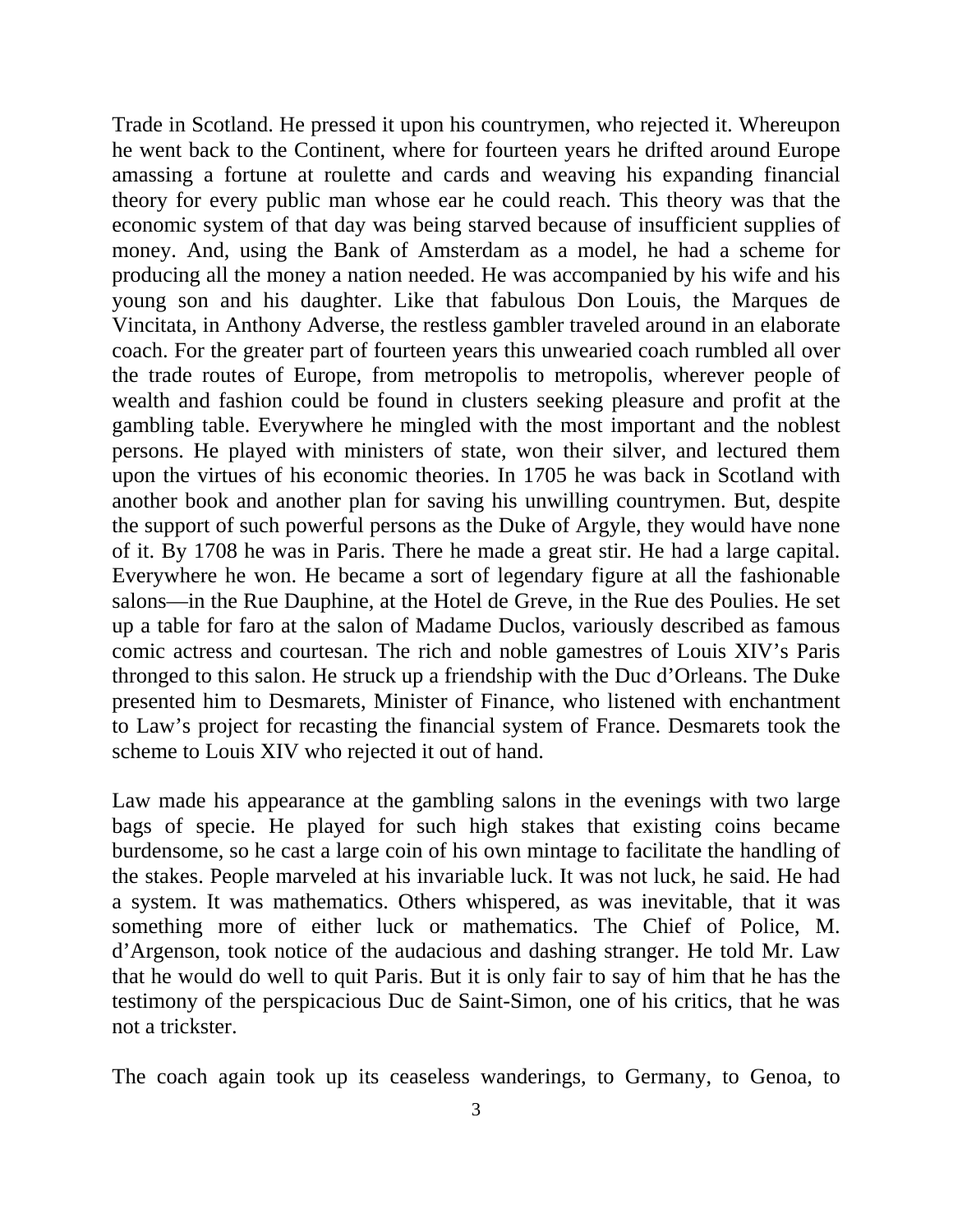Florence, to Venice, to Rome. At Genoa, Law was again requested to move on. His fortune was growing. He was a millionaire. Stories clustered about his name throughout Europe. At Turin he was presented to Victor Amadeus, King of Sardinia. Law buzzed his system into the sovereign's ear. But the wily Italian told him he should go to France. France had need of a financial miracle worker. Old Louis XIV was coming to the end of his reign. And Law was watching that port again. When Louis XIV died, Law hurried back to Paris and in an amazingly short time gained confidence of the Regent, his acquaintance, the Duc d'Orleans, and set in motion, with the freest hand, all his theories which resulted in what Law and the French then called the System and what history dubbed the Mississippi Bubble.

It did not last long, but in its course Law rose to the highest powers in France. Throughout, the roving gambler kept his head with singular poise and dignity, as one born to rule. He was surrounded by flatterers. Expensive equipages jammed his roadway. His anteroom was filled with the rich and the noble begging for an audience. His son was admitted to dine with the young King Louis XV. His daughter gave a ball, and the most exalted nobles intrigued for a bid, some for her hand.

He was, of course, a Protestant, but in order to become Comptroller General of France, he embraced the Catholic religion. He was invariably courteous, affable, good-humored, profoundly convinced of his theories. And at one time, indeed, he saw about him in France such an upsurge of confidence, so many evidences of a rising boom, that he was justified in his illusion. Indeed one British nobleman told the French that Louis XIV had not been able to take away from France as much as Law could restore.

Law accumulated a vast fortune, but he invested it entirely in the securities of his companies and in a string of splendid estates in France.

His public career was brief. He opened his bank in 1716. He was driven from France amid the execrations of the people in 1720. He entered France worth 1,600,000 livres made chiefly at cards. He left it empty-handed after the crash of the greatest gamble in history—in which, as Volitaire said, a single unknown foreigner had gambled against a whole nation.

This was the man who reached a degree of power under Louis XV which had not been held by any man since the days of Richelieu.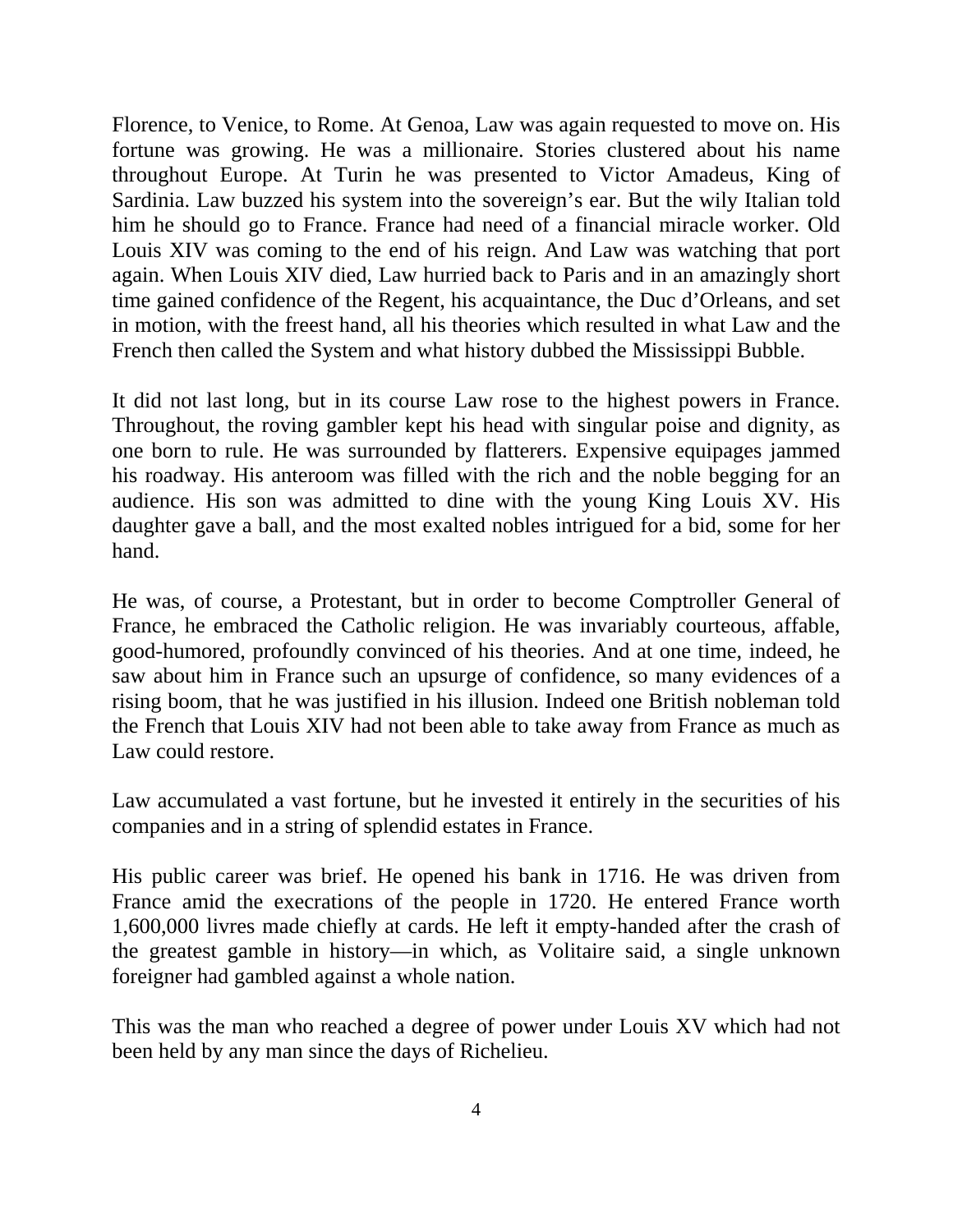Law's famous Mississippi Bubble was something more than a get-rich-quick scheme. To understand it you must have a clear idea of the theory which lay at its base.

This theory consisted in two propositions. One was that the world had insufficient supplies of metal money to do business with. The other was that, by means of a bank discount, a nation could create all the money it required, without depending on the inadequate metallic resources of the world. The bank Law had in mind was nothing more or less than the banks we now do business with universally. But this was a unique proposal then.

Law did not invent this idea. He found the germs of it in a bank then in existence the Bank of Amsterdam. This Law got the opportunity to observe when he was a fugitive from England.

The Bank of Amsterdam, established n 1609, was owned by the city. Amsterdam was the great port of the world. In its marts circulated the coins of innumerable states and cities. Every nation, many princes and lords, many trading cities minted their own coins. The merchant who sold a shipment of wool might get in payment a bag full of guilders, drachmas, gulden, marks, ducats, livres, pistoles, ducatoons, piscatoons, and a miscellany of coins he had never heard of. This is what made the business of the moneychanger so essential. Every moneychanger carried a manual kept up to date listing all these coins. The manual contained the names and valuations of 500 gold coins and 340 silver ones minted all over Europe.

No man could know the value of these coins, for they were being devalued continually by princes and clipped by merchants. To remedy this situation the Bank of Amsterdam was established.

Here is how it worked. A merchant could bring his money to the bank. The bank would weigh and assay all the coins and give him a credit on its books for the honest value in guilders. Thereafter that deposit remained steadfast in value. It was in fact a deposit. Checks were not in use. But it was treated as a loan by the bank with the coins as security. The bank loaned the merchant what it called the bank credit. Thereafter if he wished to pay a bill he could transfer to his creditor a part of his bank credit. The creditor preferred this to money. He would rather have a payment in a medium the value of which was fixed and guaranteed than in a hatful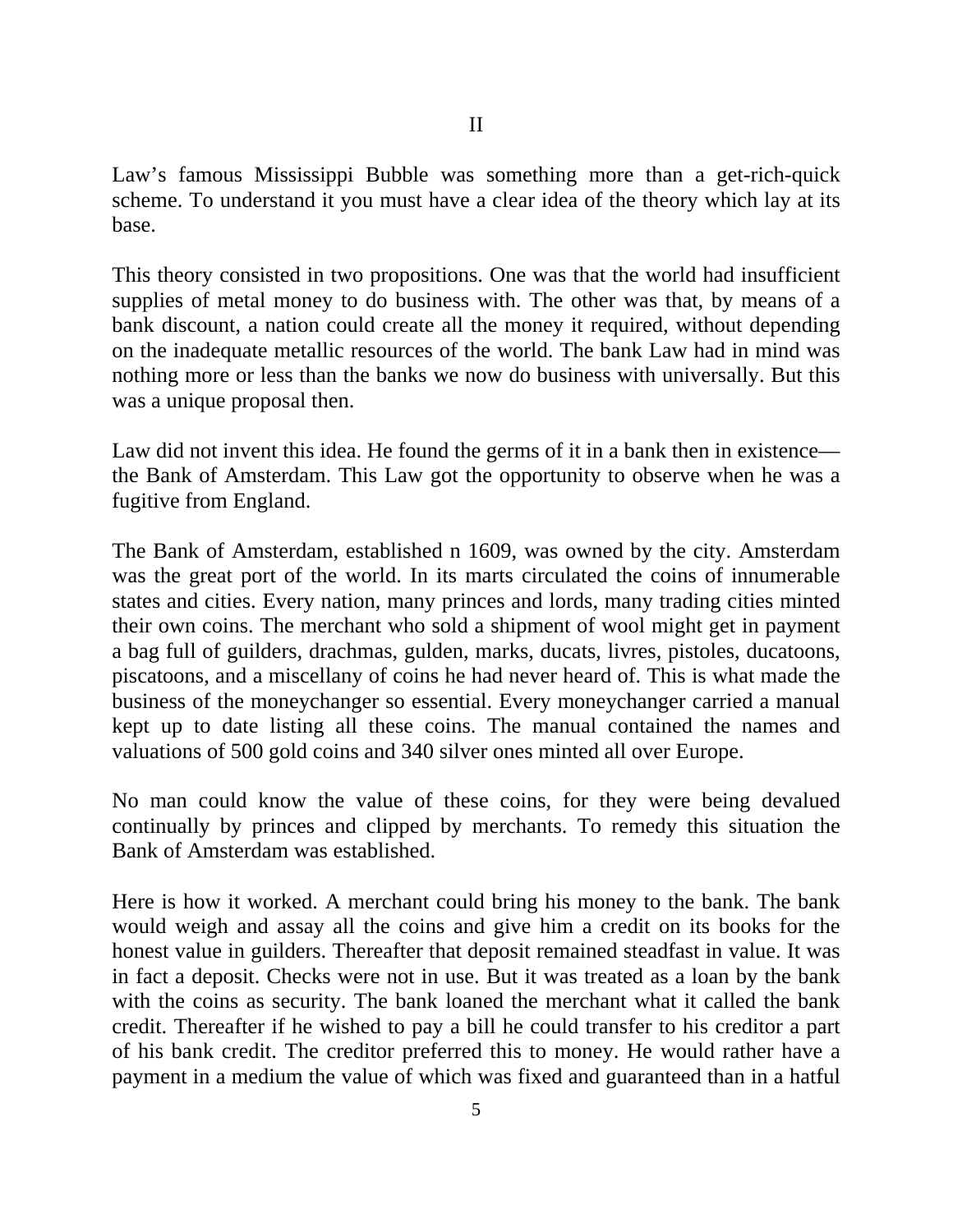of suspicious, fluctuating coins from a score of countries. So much was this true that a man who was willing to sell an article for a hundred guilders would take a hundred in bank credit but demand a hundred and five in cash.

One effect of this was that once coin or bullion went into this bank it tended to remain there. All merchants, even foreigners, kept their cash there. When one merchant paid another, the transaction was effected by transfer on the books of the bank and the metal remained in its vaults. Why should a merchant withdraw cash when the cash would buy for him only 95 per cent of what he could purchase with the bank credit? And so in time most of the metal in Europe tended to flow into this bank.

It was what Professor Irving Fisher now demands for America—a one hundred percent bank. For every guilder of bank credit or deposits there was a guilder of metal money in the vaults. In 1672 when the armies of Louis XIV approached Amsterdam and the terrified merchants ran to the bank for their funds, the bank was able to honor every demand. This established its reputation upon a high plane. The bank was not supposed to make loans. It was supported by the fees it charged for receiving deposits, warehousing the cash, and making the transfers.

There was in Amsterdam another corporation—the East India Company. A great trading corporation, it was considered of vital importance to the city's business. The city owned half its stock. The time came when the East India Company needed money to build ships. In the bank lay that great pool of cash. The trading company's managers itched to get hold of some of it. The mayor, who named the bank commissioners, put pressure on them to make loans to the company—loans without any deposit of money or bullion. It was done in absolute secrecy. It was against the law of the bank. But the bank was powerless to resist.

The bank and the company did this surreptitiously. They did not realize the nature of the powerful instrument they had forged. They did not realize they were laying foundations of modern finance capitalism. It was Law who saw this. Law perceived with clarity that this bank, in its secret violation of its charter, had actually invented a method of creating money. He came to the conclusion that this was something which should not be merely legalized, but put onto general use to cure the ills of Europe. He also saw clearly that this bank had brought into existence a great pool or reservoir of money and that he who controlled this supply could perform wonders. This was to be one of the most powerful weapons of the acquisitive man of the future—the collection of vast stores of other people's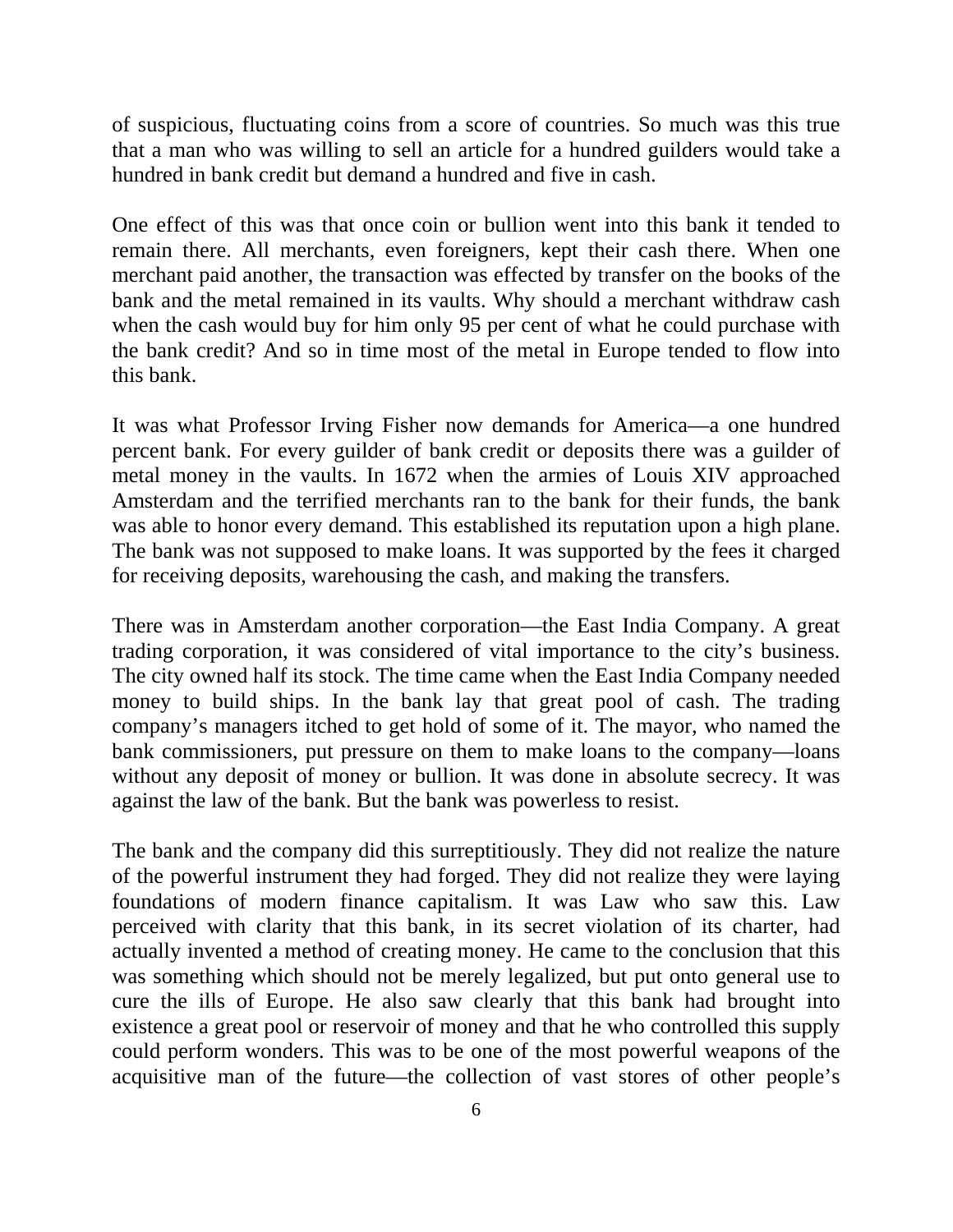money into pools and the capture of control of those pools.

Here is what Law saw. It is an operation that takes place in our own banks daily. The First National Bank of Middletown has on deposit a million dollars. Mr. Smith walks into the bank and asks for a loan of \$10,000. The bank makes the loan. But it does not give him ten thousand in cash. Instead the cashier writes in his deposit book a record of a deposit of \$10,000. Mr. Smith has not deposited ten thousand. The bank has loaned him a deposit. The cashier also writes upon the bank's books the record of this deposit of Mr. Smith. When Mr. Smith walks out of the bank he has a deposit of ten thousand that he did not have when he entered. The bank has deposits of a million dollars when Mr. Smith enters. When he leaves it has deposits of a million and ten thousand dollars. Its deposits have been increased ten thousand dollars by the mere act of making the loan to Mr. Smith. Mr. Smith uses this deposit as money. It is bank money.

That is why we have today in the United States about a billion dollars in actual currency in the banks but fifty billion in deposits or bank money. This bank money has been created not by depositing cash but by loans to the bank depositors. This is what the Bank of Amsterdam did by its secret loans to the East India Company, which it hoped would never be found out. This is what Law saw, but more important, he saw the social uses of it. It became the foundation of his system.

#### III

Law had in him that restless demon that drives those possessed to shape the world to their heart's desire. Gambler, lover of the leisure and of easy money, he was yet a reformer. He looked upon a problem that has baffled men ever since the Middle Ages. When things go to pot, the merchant finds he cannot sell his goods because there is not enough money in the hands of his customers. The remedy for this, he thinks, is more money. And how to produce more money has fascinated the minds of amateur economists for centuries as depression has followed depression. Always there comes forward a savior with a plan to produce more money purchasing power. It has never failed from Law to Major Douglas. They never fail to collect a vast train of loyal followers. Their remedy has always this supreme virtue: it is easy. It was Dr. Townsend's evil genius that prompted him to propose a scheme for raising all the old people to prosperity with pensions but planned to raise the pension money by the hard way of taxes.

Law made his first appearance as a reformer in Edinburgh in 1700. Scotland was in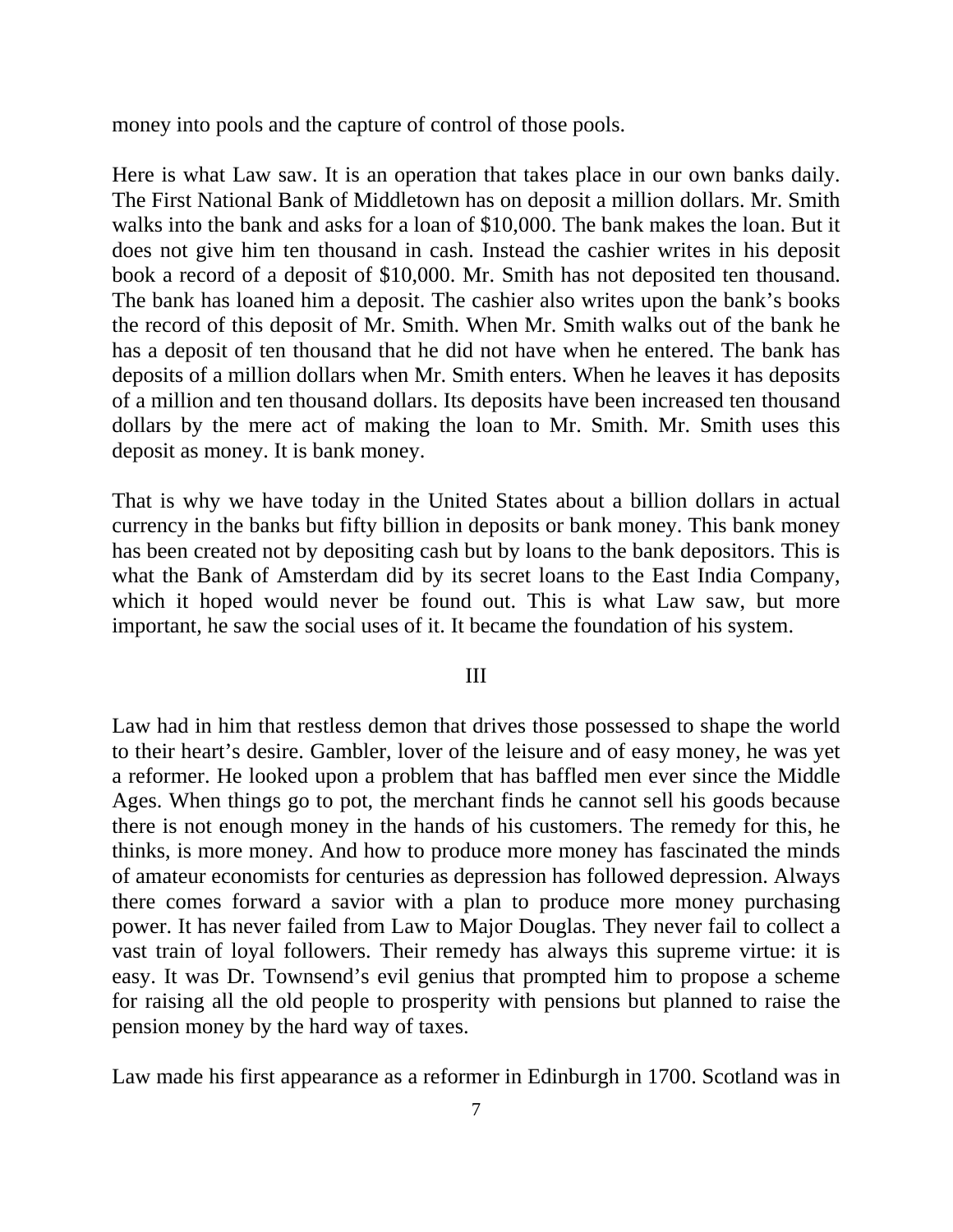severe depression. He came forward with an outright proposal for national planning. He urged a council of Trade made up of three nobles, three barons, three commoners, three representatives of the Indian and African companies, and a neutral chairman—thirteen in all.

He then proposed a national fund for spending to be raised by taxes of about two and a half percent on all manufactures, lands, rents, inheritances, and clerical benefices and ten percent on all wheat and agricultural products. An additional million pounds might be borrowed in anticipation of these revenues.

Of this sum 400,000 pounds would be employed to promote the trade of the Indian and African companies and the balance would be used for various relief and recovery projects—public works, pegging farm and manufactured-goods prices, to lend and contribute to corporations and to fisheries, to encourage manufactures, and to make charitable payments to people in distress. There were to be import duties. Monopolies were to be regulated. There was to be free coinage of gold and silver at a fixed ratio and fixed standards of weight at His Majesty's mints.

This will have all familiar sound to those familiar with economic history and the devices of mercantilism and of Colbertism as well as to those who will see here in the prototypes the various alphabetical agencies of the New Deal. But as yet Law had not got around to producing the money by bank issues. Unlike the New Deal, he proposed paying the bills out of taxes.

This plan the Scottish government rejected. Law had put it into a book bearing one of those wordy eighteenth-century titles—Proposals and Reasons for Constituting a Council of Trade in Scotland. Such books published today bear such cryptic titles as \$2500 a Year for All, The Way Out, Every Man a King.

The money theories are missing from this first plan for the rehabilitation of Scotland. It must have been after this that Law began to have a clear idea of the system he later sold to the Regent of France. Those theories he finally put into a book he published in Scotland in 1705, which is his principal contribution to the literature of economics. It was called Money and Trade Considered, with a Proposal for Supplying the Nation with Money.

After a brief examination of the nature of metallic money, Law in this volume lays down the proposition that the increase of money makes increase of trade and that an excess of exports over imports results in a large supply of money for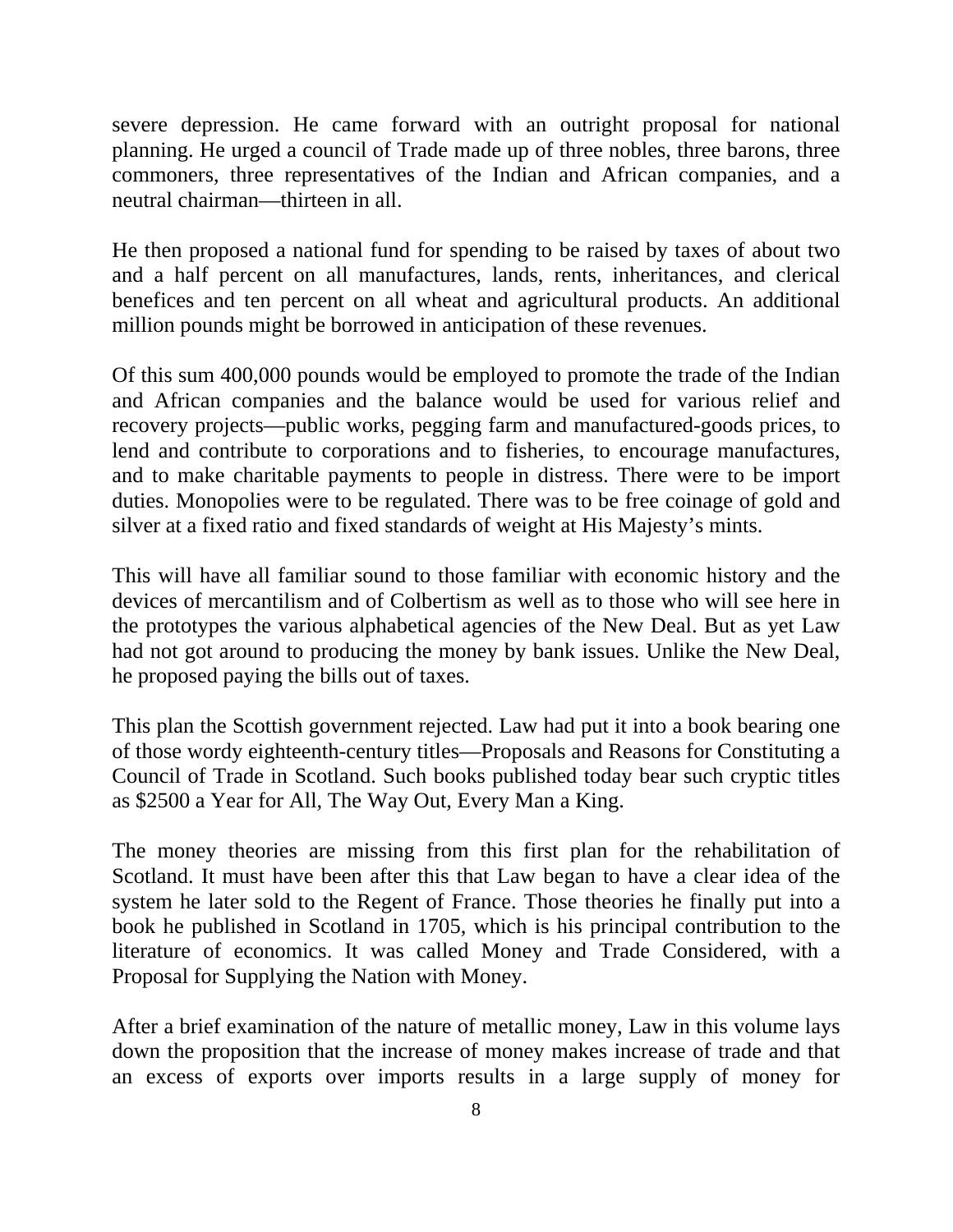production. As trade depends on money so the increase or decrease of a people depends on money. Scotland has little trade because she has little money. This was good mercantilist doctrine.

There can be no doubt that the new capitalist money economy was greatly handicapped by a lack of sufficient supplies of money. There was no such money but coins. We may see in this country how greatly handicapped our commercial activity would be if we had nothing above the metallic money which circulates. This is never above six billion, while our banks have about fifty billion in deposits.

Law argued that all sorts of measures had been used to increase money but none had succeeded. Banks, he said, were the best instruments for accomplishing this. He then referred specifically to the Bank of Amsterdam and proposed that his bank do generally what the Bank of Amsterdam did only secretly for a single company—make loans in excess of its cash deposits. He proposed also that the bank should be permitted to issue notes in excess of its cash deposits. He noted that "some are against all banks where the money does not lie pledged equal to the credit." But he reminds the reader that "if 15,000 pounds is supposed to be the money in the bank and 75,000 pounds of notes are out, 60,000 pounds is added to the money of the nation, without interest."

Law was arguing in substance for the thing that is now common practice in our banking system and that, indeed, is one of the cornerstones of modern capitalism.

He then propounded his theory that the basis of paper money should be land rather than gold and silver. Silver was defective because the quantity is destined to increase. But land is of limited volume and is therefore destined to increase continuously in value; as a base for money it would never become sounder.

Along with all this he revived his proposal for a commission for Scotland. Among other things this commission would have power to coin notes by lending on ordinary land values up to half or two thirds of the value of the land. Thus he would flood Scotland with new money. And for this system he obtained the support of the Duke of Argyle, the Marquess of Tweeddale, and other powerful noblemen and of a strong court party known as the Squadrone. But the Scottish parliament rejected it, saying in its resolution "that to establish any kind of paper credit, so as to oblige it to pass, was an improper expedient for the nation." Another reason given was that the plan might reduce all the estates in the kingdom to dependence on the government, which would become the universal creditor. But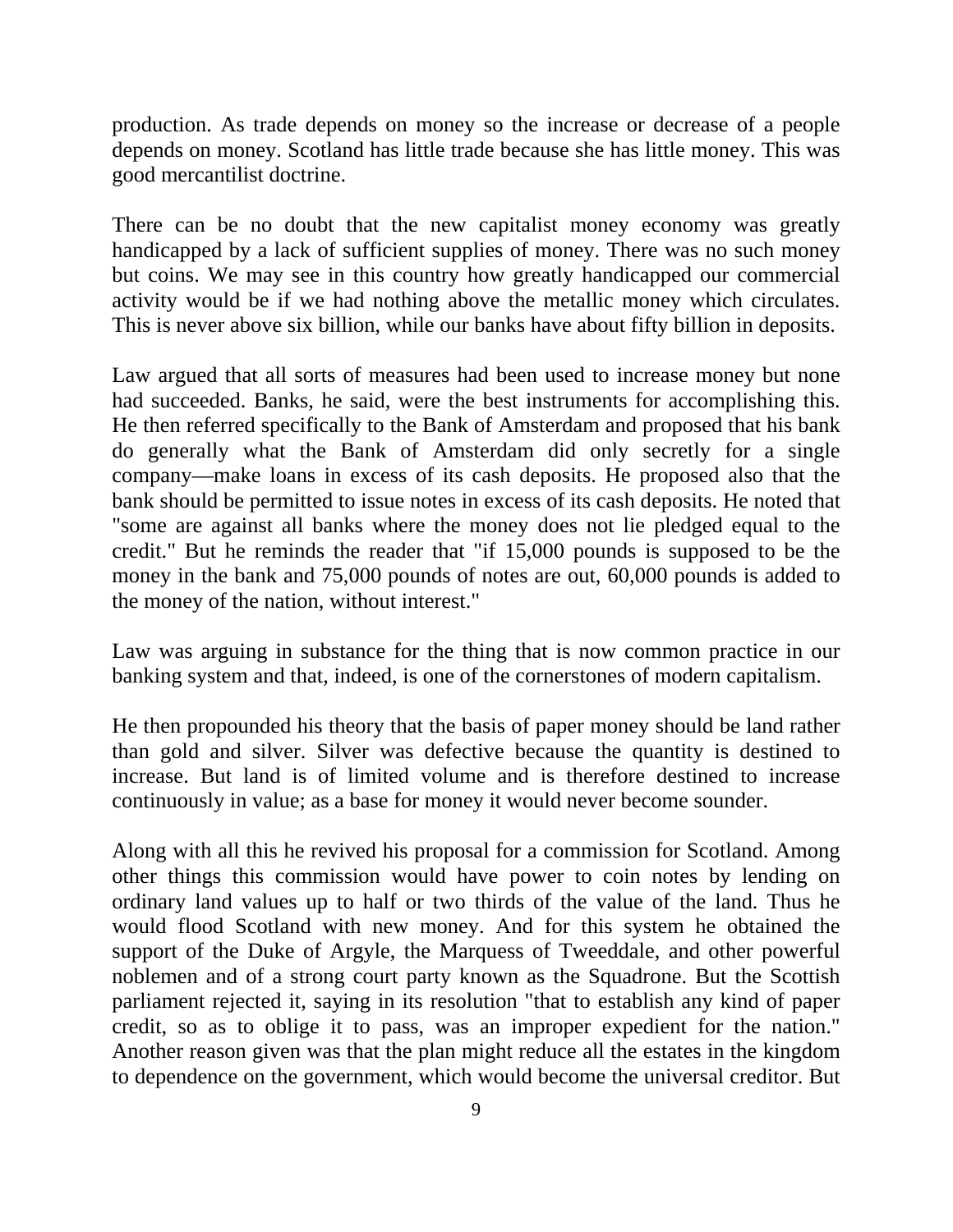with this new edition of his plan of salvation for Scotland, Law had come around to be the New Dealer of his day.

With this brief outline of Law's theories we are now prepared to see how he sold them to France and, in a brief time, set France upon one of the most amazing financial adventures in history, gave to her the first great financial panic of the modern banking system, and, during the life of the episode, became almost the dictator of that country.

## IV

Louis XIV set the stage for John Law. The unscrupulous and spendthrift monarch made way for the evangelist of easy abundance. It was necessary that France should be ruined before she would turn to so fantastic a redeemer. Louis XIV ruined her.

No man has been dealt with so generously by history as Louis XIV. He has been taken at his own estimate with small discount. He is recalled as Le Grand Monarque. In truth, he was the worst of kings. He used a power that had been put into his youthful hands, consecrated by the Church and sanctified by tradition, to ravage France. He was a shallow, egotistical, pretentious coxcomb. He achieved the effect of grandeur by means that are open to any adventurer with the power to squeeze taxes and loans out of a compliant people to be expended on projects and wars, displays, corrupt servants, and an army of shirt stuffers to produce the proper stage effects for what kings call their glory. The power he got was an inheritance from his forebears through the genius of two corrupt ecclesiastics—Richelieu and Mazarin. The money he got through ministers with a talent for inventing ever-new and subtle devices for taxing the impoverished people.

He squandered money with unrestrained abandon. On one palace alone— Versallies—he spent 116 million livres. His ministers, satellites, and the grafters who waxed rich through his bounties and incapacity imitated their betters. These vulgar displays were designed to exhibit the monarch and his satellites in the character of gods fit to rule the herd. Immense bounties were handed out to a swarm of poets and literati to exploit the grandeur and virtues of the King. When the King recovered from an illness the odes and apostrophes poured out in a flood from the horde of scribblers who ate from the King's bounty. Even the young Racine broke into thanksgiving verse.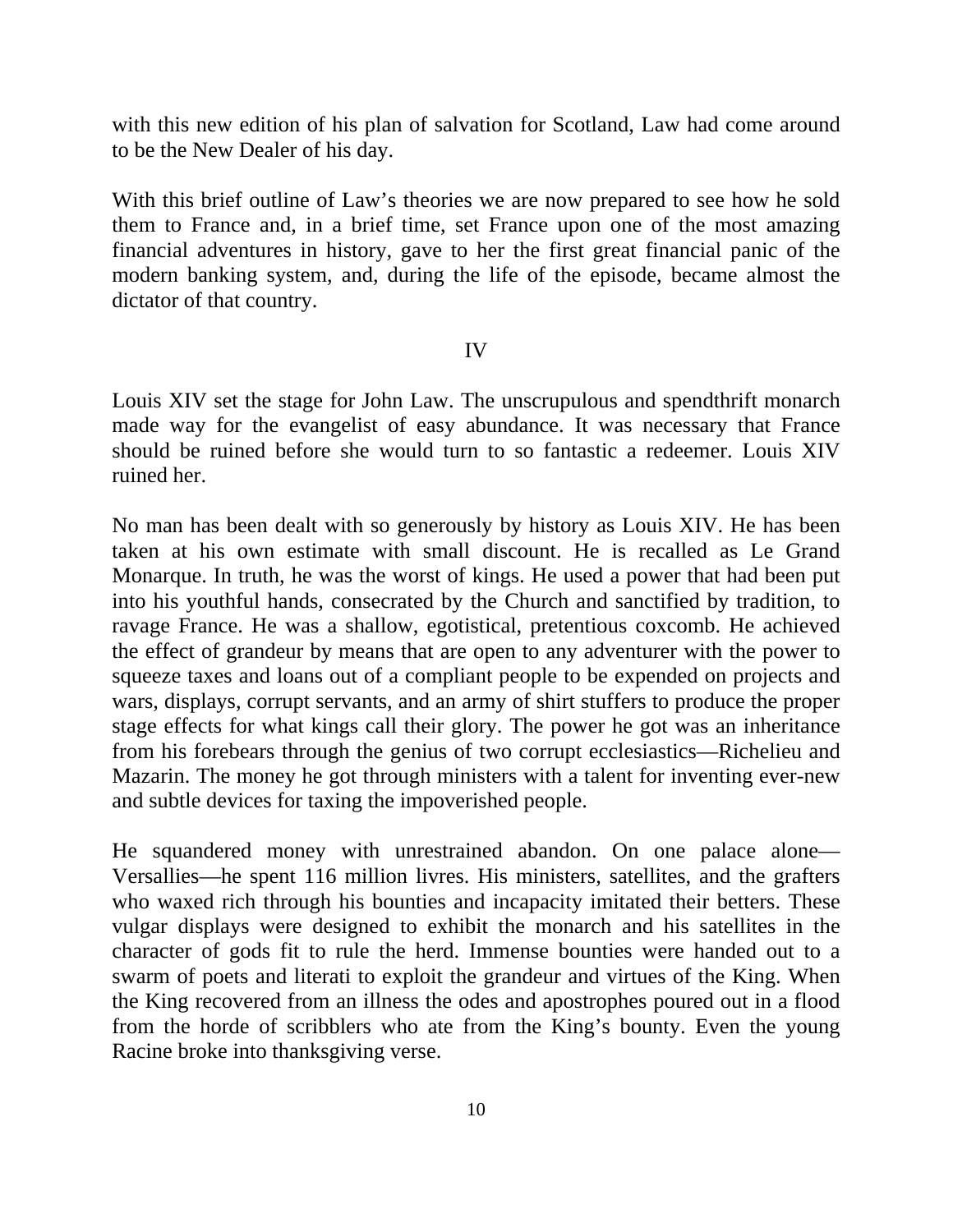The source of all wealth in France was the peasants upon their small farms and the artisans in the city. The machine had not yet come. Large scale industry was still unheard of. There could be no pretense that the production of wealth at the hands of these humble toilers was stimulated and directed by the creative genius of inspired entrepreneurs. Hence there were few men of very large means who accumulated their wealth through owning and directing the process of production. The wealth of the people, translated into money, flowed to the King through oppressive taxes. And most of the private fortunes were in the hands of men who knew how to tap this stream of public money on its way to the government. The nobles still held their hereditary lands and squeezed the last drop of tribute from their tenants. But the business fortunes were accumulated by men who drew them from the public revenues through contracts, monopolies, graft, gifts from the sovereign or from bankers who exploited the public treasury. They were strictly parasitic fortunes.

The peasants lived in mud houses with low roofs and no glass. A farmer got a pair of shoes for his wedding, and these had to last him a lifetime. But most of them went barefooted. They slept on straw, and boiled roots and ferns with little barley and salt for food. Undernourished, they prey to such diseases as typhoid and smallpox. Thousands swarmed toward the cities, and mendicancy and vagrancy became scourge. Hospitals had to be closed for want of funds. Despite the fact that people languished in hunger and rags, there was overproduction, the curse of the capitalist world. In places there was insufficient barley to feed the people, but no one could buy even the small supply. Peasants who had wine could not sell it to impecunious neighbors and could not ship it because they had no horses for transport.

Out of the meager substance of these wretched people the ministers of the Grand Monarch found the means to wring by taxes and loans nearly all the savings of the thrifty and a cruel fraction of the earnings of all. Slowly the money income of the nation was drawn in an ever-increasing stream toward the throne. But millions never reached it. Colbert found that out of 84 millions of taxes collected in one year only 32 millions reached the royal treasury. The rest found its way into the pockets of the farmers of the revenues. What reached the King in taxes and loans provided immense profits for war contractors and gifts for favorites. Indeed, even the virtuous Colbert died worth ten millions, all of which he said was derived from royal gifts and the legal prerequisites of his office.

There were extraordinary fortunes in the poverty-stricken France of that day. The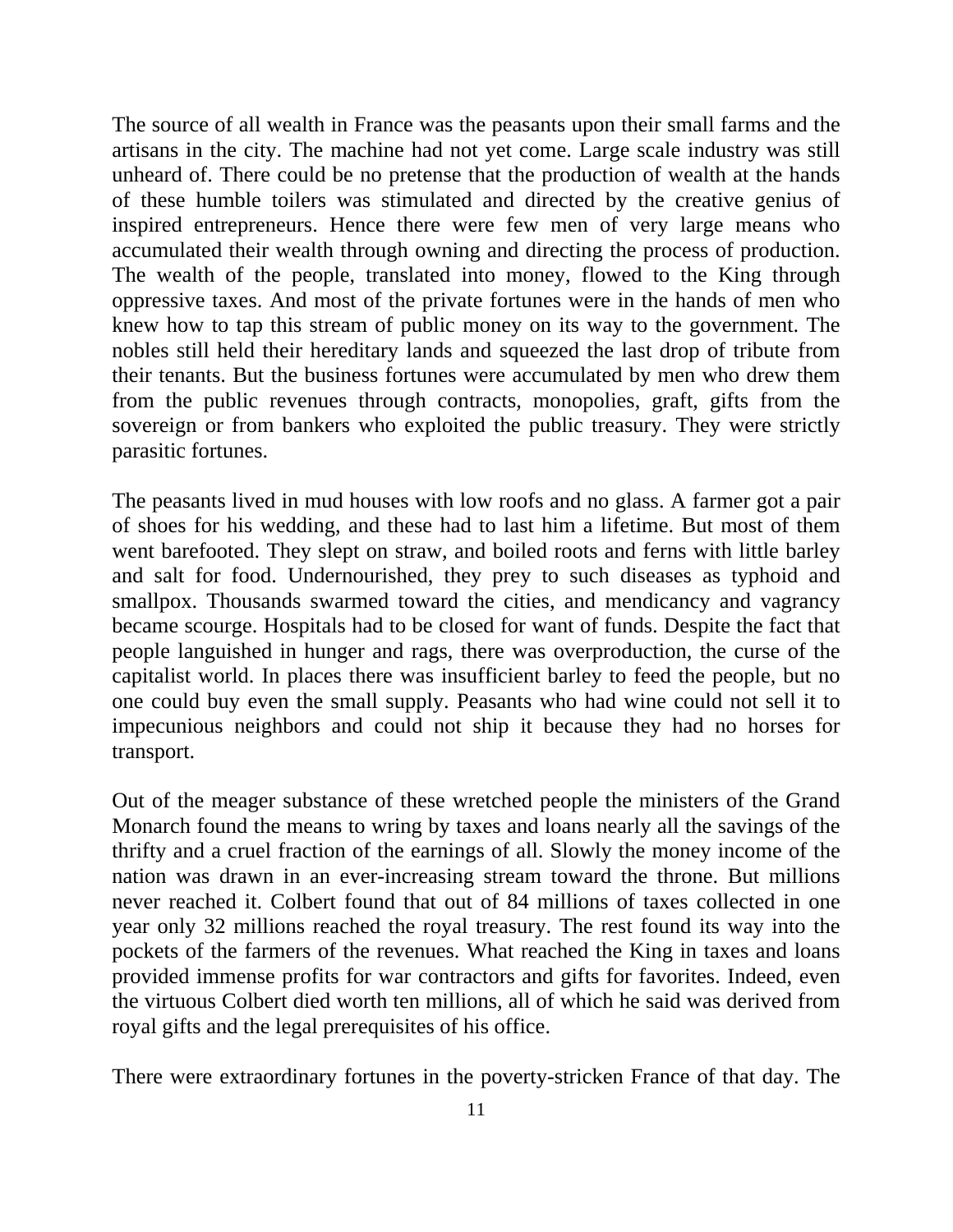treasurer of the imperial household was accused of appropriating to himself a tenth of the pay of the guard for years, and he had 1,600,000 livres invested abroad. Chatelain, a groom in a convent, took service with an army contractor, later set up for himself, had sixty mounted clerks scouring the country for grain for the army, and accumulated a fortune of over ten million livres. Crozat rose from a footman to be the greatest merchant in France, flourishing on government monopolies. Samuel Bernard, the great banker, had a fortune exceeding thirty million, made in the handling of government finances. Bouret, purveyor to the army, is supposed to have got together over 40 millions, while the more or less fabulous Brothers Paris de Montmartel came to be worth, according to some estimates, as much as a hundred million. The Chamber of Justice found six thousand men who were by their own estimates worth well over a billion livres, a sum equal to about ten billion dollars in our time.

These parasites, with the gilded coxcomb at their head, had drained the nation. In the last fourteen years of Louis' reign he had spent two billion livres more than he had collected in taxes. By various devaluations and other devices this had been reduced to a debt of 711 million when he died. As his long reign neared its end and his prestige declined he felt something must be done to revive his glory. This wrong-headed poseur could improvise no better stratagem than to stage some dazzling fetes. Fetes cost money, however, and the treasury was empty. But Desmarets, the Comptroller, was ordered to find money. A twist of fate saved him. He discovered two of his servants inspecting his papers and communicating the details secretly to certain important stock jobbers. Desmarets planned an issue of thirty million livres. He put this paper in the hands of Samuel Bernard to sell. He purposely left upon his desk the secret outline of a royal lottery to pay the issue of securities. This was promptly communicated to the speculators. When Bernard offered his shares the jobbers bid up the price. When all had been disposed of and the lottery failed to materialize, the securities fell to a low level. Louis XIV's government was driven to this shabby and fraudulent fund-raising expedient to put on a great spectacle to exhibit to the desperate people of France the splendor of the aging and obscene sovereign.

He died on September 1, 1715, leaving the country he had raided in a state of appalling want and the treasury bankrupt. When the news of his death reached the roving Scottish gambler, he lost no time packing his family and baggage into his much-traveled coach. He directed the postilion to head for Paris.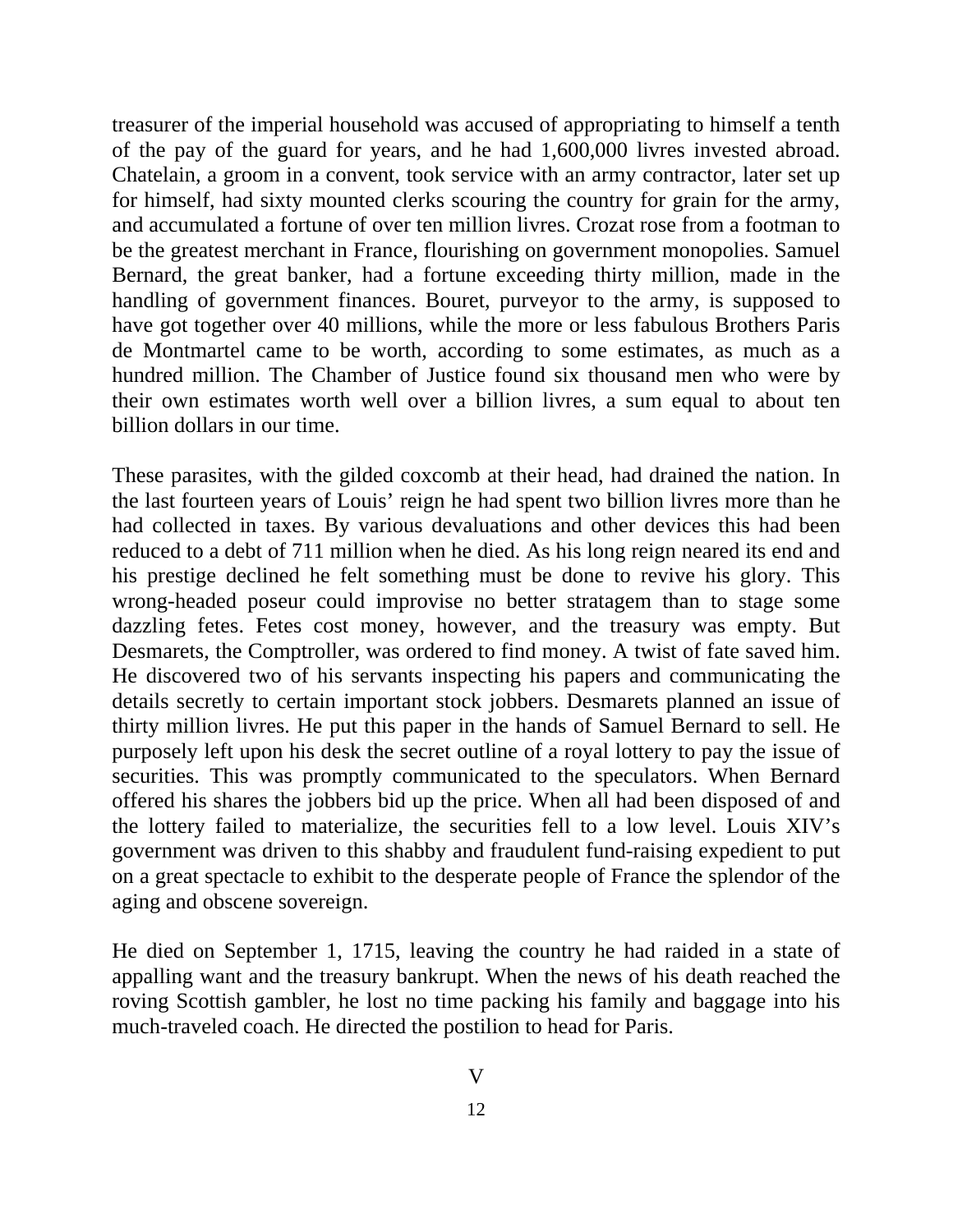About the middle of September, 1715 – about two weeks after Louis XIV died – the Duc d'Orleans, Regent of the child Louis XV, sat with his newly formed cabinet. They were grave-faced and bewildered. A proposal had been made that the Regent should declare the nation bankrupt. France was indeed in ruins. The treasury was empty. The army was unpaid. The expenses of the government for the preceding year came to 148 million livres. The receipts were trivial. Besides, 740 million livres in obligations would fall due in the year. So high-minded and wise a man as the Duc de Saint-Simon had urged a proclamation of bankruptcy. Industry and trade had almost ceased to function. France had come to the end of the road, as America did in 1933, save that she was impoverished in substance as well as in the collapse of her economic mechanisms. But the Regent rejected the shame of a public confession of bankruptcy. Instead he sought to accomplish the same end by a less frank device.

Upon the death of Louis XIV all the directions of his will were rejected and Philippe, Duc d'Orleans, virtually took possession of the government as Regent of the boy king. This act completed the series of events that it was necessary for fate to weave for the appearance of Law. She had created for him a ruined nation. Now she marched upon the scene a ruler who would open the door for the promiser of good things.

Orleans was one of those nimble persons who liked the surface of ideas. He was a dabbler. He posed as a painter, an engraver, a musician, a mechanician. He composed an opera that was played before the King. He tinkered with chemistry. But he loved to play with ideas, was known to have an open mind—open at both ends—a dilettante's interest in the masses, and an unfailing talent for making bad choices of servants.

At such a moment, when the one obvious and desperate need of the government was money, John Law appeared like an angel from heaven. In a disordered world in which every statesman was at sea, he alone had a plan. And it was a plan which called, not for sacrifice or for painful surgery, but for a pleasant journey along the glory road to riches. As Law himself said, it was a perfect dispensation in which the king, instead of being an omnivorous taxer and an insatiable borrower of the people's substance, was to become the dispenser and lender of money. Here was to be a New Deal—the first New Deal of the capitalist order.

Moreover, Law had access to Orleans. The Regent had taken a fancy to him years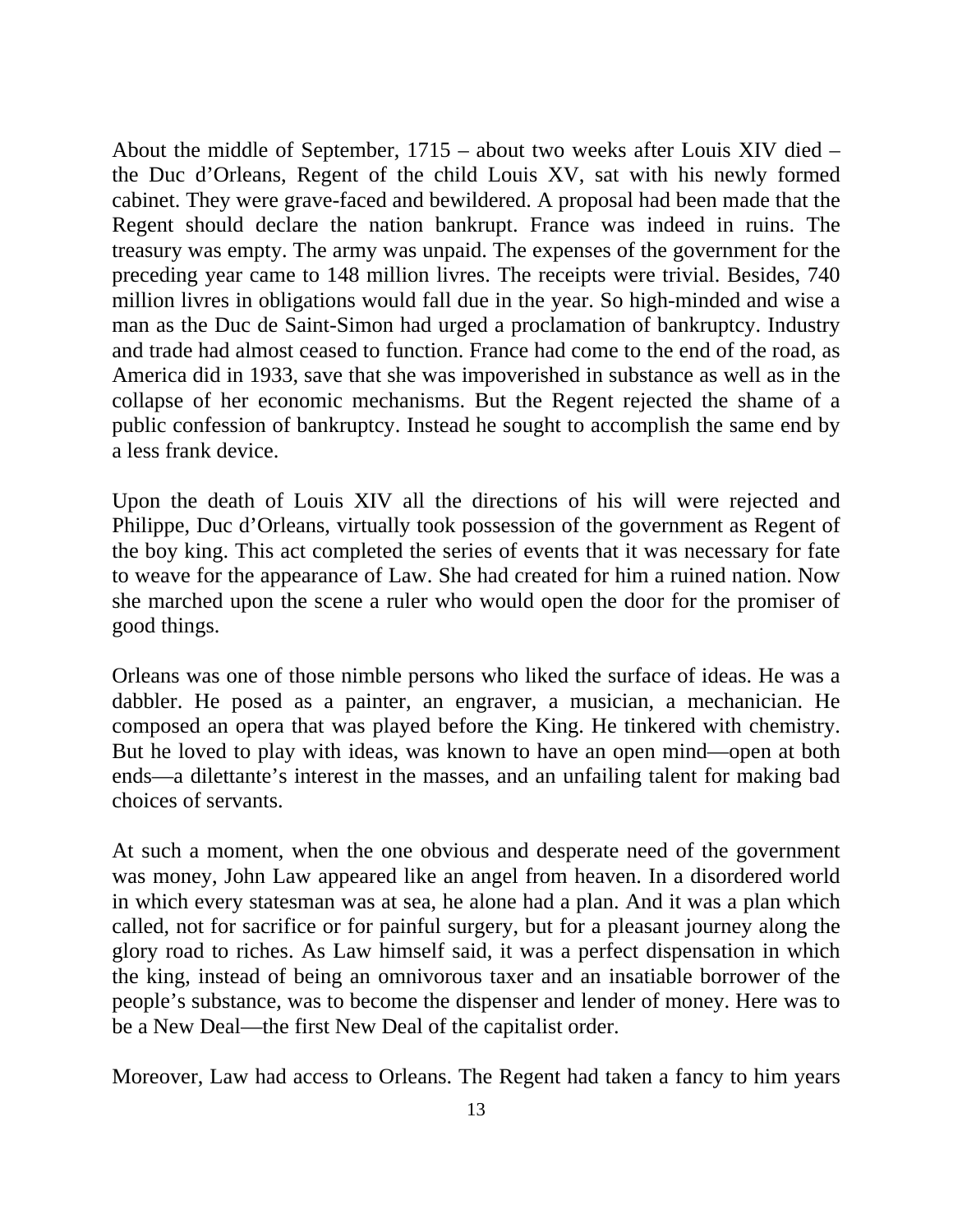before. Law's plan had become greatly expanded under the productive influence of innumerable conversations. He was a facile talker and a superb salesman. And he completely sold the Regent. His plan for a royal bank was submitted to the Council on October 24, only about seven weeks after Orleans assumed power. But a majority of the Council opposed it. He persisted. He declared that, if permitted, he would establish a private bank and finance it himself if he was authorized by a royal patent to establish it—the Banque Generale. And on May 2, 1716, the royal patent was granted and the Banque Generale was established privately and financed largely by Law himself.

It began on a small scale. But it was an entering wedge. It was such a bank as we now have on almost every corner of the business districts of small American towns. It was to receive deposits and discount bills and notes; it could make loans and issue its own notes. Law and his brother William set up the bank in Law's house. The company issued 1200 shares of 5000 livres each. The subscribes were to pay for the shares in four installments—one fourth in cash and three fourths in billets d'etat, or government securities, which were worth no more than twenty or thirty livres on the hundred. The amount of cash thus brought in was small, so that the bank was scarcely larger than the First National in any little American town. It did not seem formidable and this diminished opposition. It gave Law the chance to experiment with his idea. The Regent let it be known that he was its patron and that he would be gratified if merchants would open accounts with Mr. Law.

This institution had almost instantaneous success. The value of a depository was great. The advantage of introducing certainty into the value of bank money, as in the Bank of Amsterdam, encouraged all merchants to bring their metal money there. It was not long before Mr. Law's bank money was quoted at a premium over cash. The bank discounted bills at six per cent instead of the extortionate rates, as high as thirty, which the usurers charged. Furthermore, the bank guaranteed always to deliver in exchange of its own credit or its notes the same amount of silver that was deposited. And in a country living continuously under the fear of inflation this was a great inducement. The deposits rose enormously. Law was able to reduce the interest rate to four per cent. His reputation rose. He was no longer looked upon as an adventurer. His influence with the Regent grew. His bank notes were circulating around France, the best money in the kingdom.

A year after the bank was founded (April 10, 1717) the Council of State ordered all agents of the royal revenues to receive the bank's notes in payment of all government dues and to cash at sight its notes to the extent of their available funds.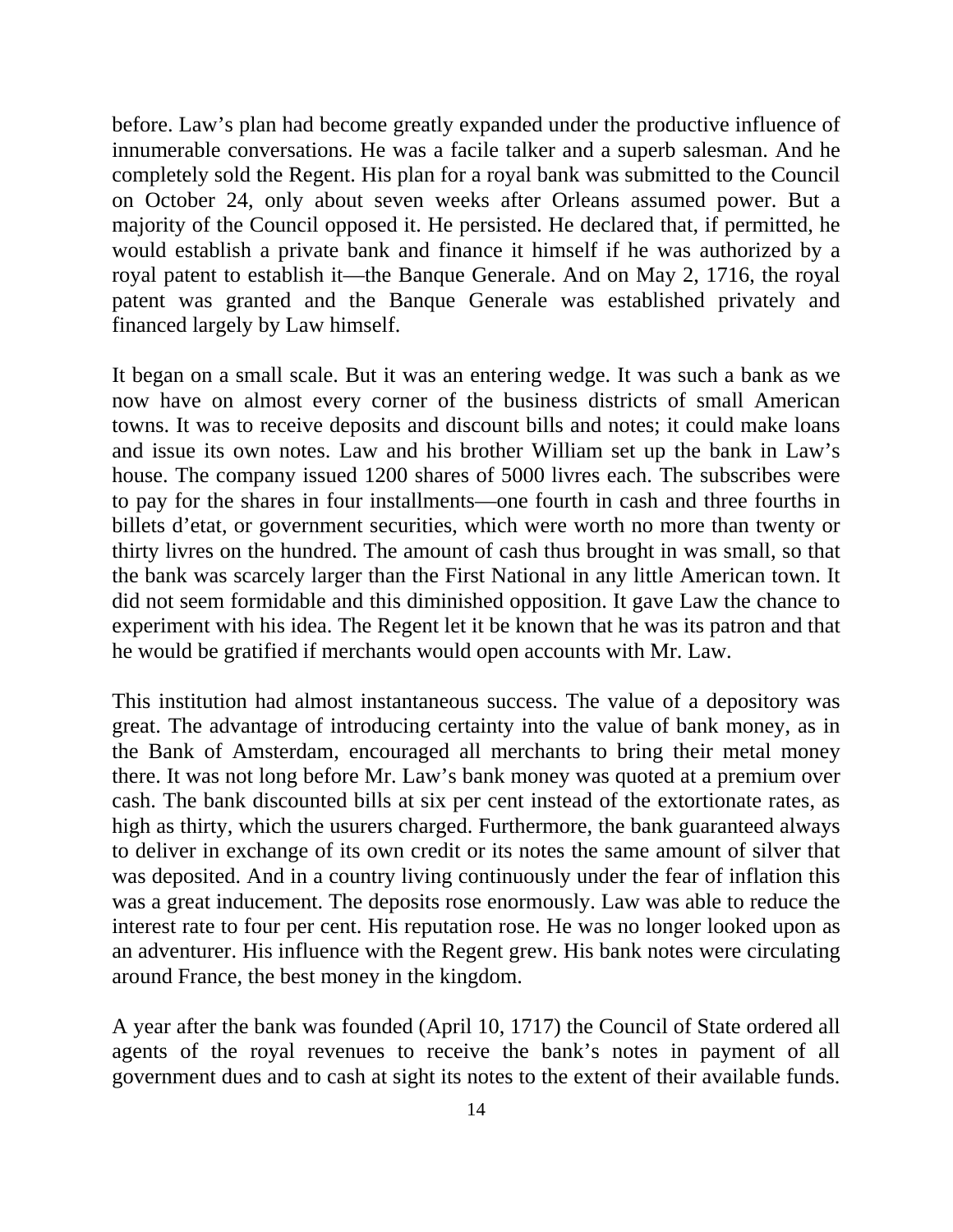Every government office became a sort of branch of the bank. The Parliament of Paris ordered the revocation of this decree, for Law had active enemies. But the Regent compelled the Parliament to annul its order. Law by this time had become the greatest figure at court.

While things went thus well for Law, they went badly for the government, when, after his accession to power, the Regent rejected the proposal for national bankruptcy, he employed an ancient stratagem to achieve the same result. He devalued the livre, coining 1,000,000,000 livres into 1,200,000,000. He called in the 682 million livres in billets d'etat and issued in their place 250 million at reduced interest—four per cent. But this helped only a little. The government's paper was worth 20 per cent of par before this drastic operation and the new securities were still worth only 20 per cent.

The next move of the government was drastic in the extreme. The Duc de Noailles, Comptroller General, ordered every person who had made a profit out of state offices or contracts during the preceding twenty-seven years to make an exact accounting. A Chamber of Justice was set up. Rewards were offered to informers. And for more than a year some 6,000 persons—farmers of the revenues, high officers, government contractors—were dragged before the Chamber of Justice. These constituted the richest and most powerful men in the kingdom.

Wealth became a crime. People of wealth were in panic. They hid their money. They attempted to flee. They tried bribing judges—and some succeeded. But the spoliation of the rich and corrupt parasites who had robbed the state for a generation went forward ruthlessly. Burey de Vieux-cours, president of the Grand Council, admitted possessing 3,600,000 livres. He was fined 3,200,000. All the rich bankers were heavily taxed—all save the Brothers Paris de Montmartel, who were actually made inspectors of the visa. Of the six thousand persons examined, some 4110 were condemned. They confessed to having 713 millions and were fined 219 millions. Perhaps half the fines were collected. This ferocious invasion of the rich was carried on not by a revolutionary government of radicals but by the royal government of Louis XV.

But all this aided the staggering administration only slightly. In May, 1718, after two years of futile, even savage expedients, the livre was devalued again. This time it was cut 40 per cent, amid the opposition of parliaments and to the accompaniment of riot and bloodshed all over France. In the last sixteen years France had witnessed forty-two changes in the price of gold and silver and over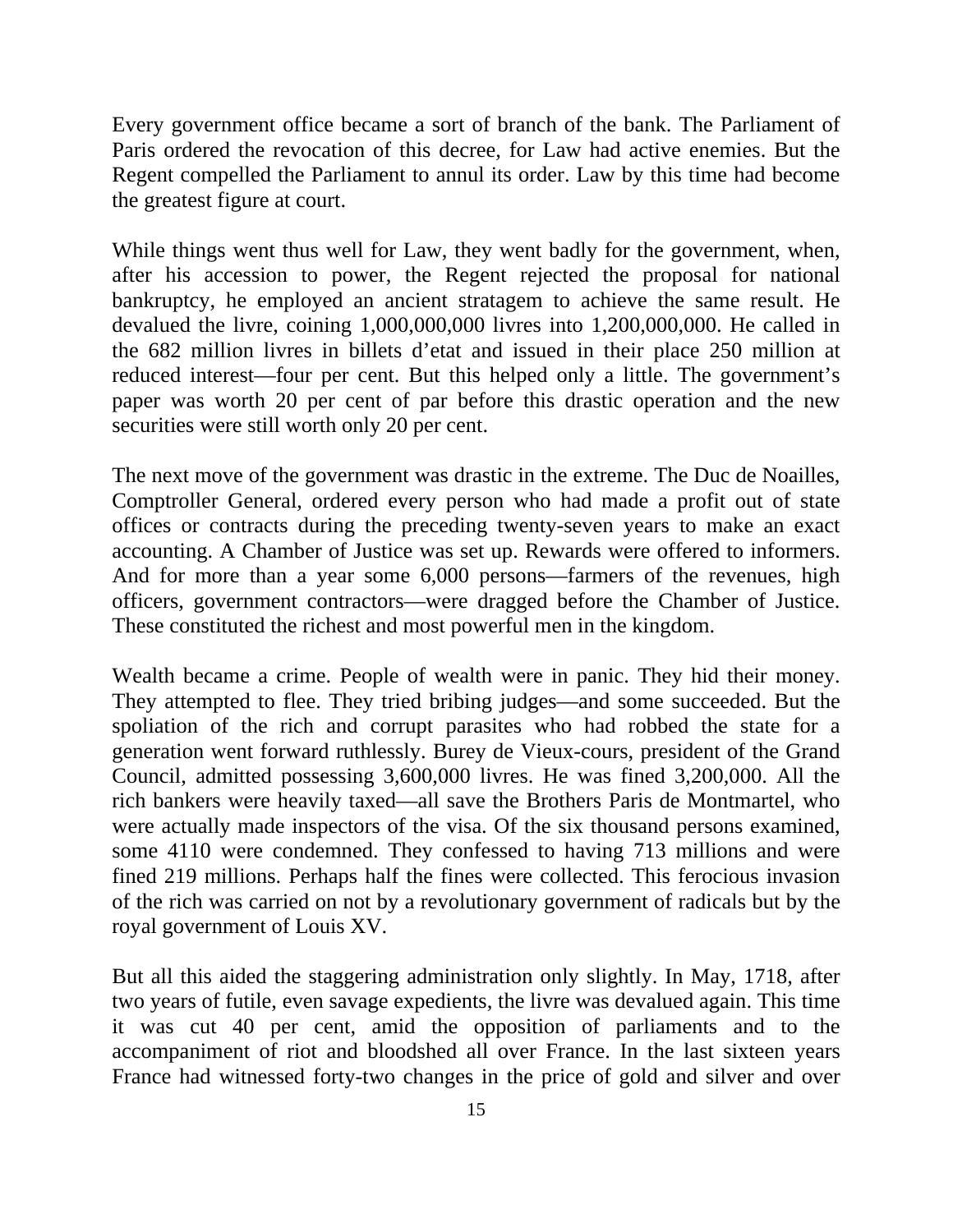294 in the preceding four centuries. The silver in the livre had been cut from twelve ounces to less than half an ounce. The people of France, by successive devaluations, had been robbed by the government of over seventy times the amount of money in circulation in the country.

In the midst of the disasters, Law's reputation alone seemed to rise as his bank established its utility. And this, combined with the desperate state of French finances, brought on the moment for carrying into execution the grand scheme he had been meditating—the scheme which was destined to be known as the System.

#### VI

Here we enter, almost for the first time in history, the complicated labyrinth of modern finance. But it can be made quite simple and clear if we will discard the personal and historic incidents that clutter it up.

It will be remembered that Law had set up his bank with a subscription of six million livres—three fourths payable in billets d'etat worth only about 20 or 30 livres in the hundred. The bank succeeded, the deposits grew, and Law paid dividends. Subscribers were delighted. Their all but worthless billets d'etat were transmuted into profit making shares.

His second venture was into trade. Crozat, a sort of eighteenth-century Cecil Rhodes, had enjoyed a monopoly of colonization and trade with Louisiana and Canada, France's possessions in North America. He had made a great fortune as a merchant and government contractor but did not do so well with the French East India Company, through which he operated his monopoly in the New World. Law, through the Regent's favor, took over this enterprise. He formed a new corporation—the Company of the West. He issued 200,000 shares at 500 livres each—100 million livres. But he used the same scheme which had worked so well with the bank. He accepted payment for the shares in billets d'etat. These billets d'etat the Regent converted into government rentes at four per cent. The company was thus insured of an income of four million livres a year. This was in August, 1717.

Then 1718 the company got the farm of the tobacco monopoly from Law's friend, the Regent, for which the Company of the West paid 2,020,000 livres. This was expected to produce a yearly profit of four million livres. This, with the four million in interest from the government, would mean an income for the company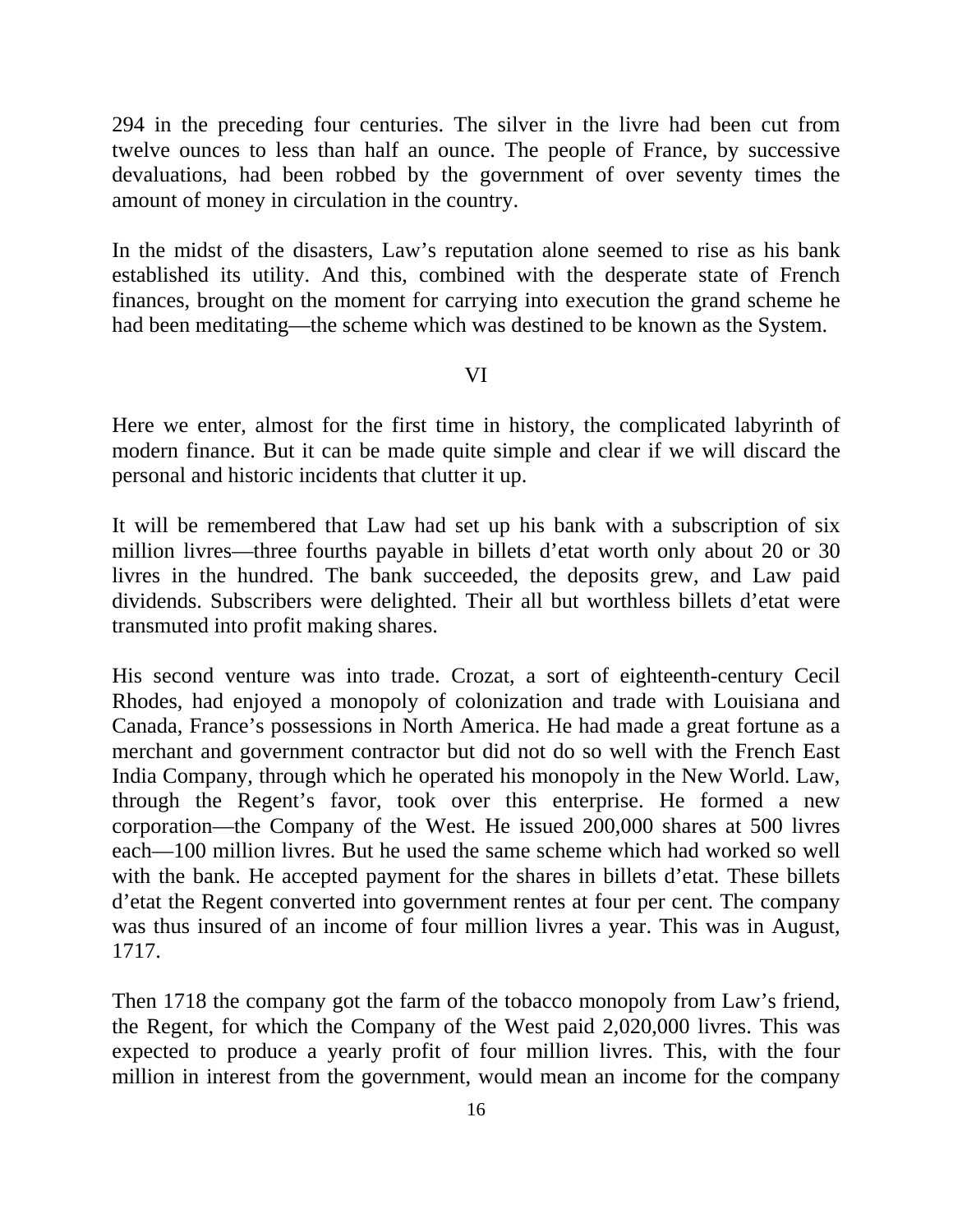of eight million. But the company was also selling "lots"—for the Mississippi Company, as the Company of the West was called, was a great real-estate development scheme. Lots a league square were offered at 30,000 livres, and some persons invested as high as 600,000 livres. This added to the income, though it went quite slowly at first.

Then by the end of 1718 and the beginning of 1719, the company took over three similar companies—the Senegal Company, the China Company, and the East India Company, with the same kind of trading privileges as the Louisiana Company in different parts of the world. Law then organized a new corporation—the Compagnie des Indes ( the India Company )—which took over all of these adventures, including the Mississippi Company and the tobacco monopoly. It became the master holding company. The new company issued 50,000 new shares at 550 livres each, netting 27,500,000 livres. The original shares of the Company of the West were called mothers. These were called daughters.

We must not make the common mistake, however, of supposing that what was called the Mississippi Bubble of Mr. Law was just a real-estate development. It was indeed the smallest part of the whole episode. It was called the Mississippi Bubble because the company that carried on all the enterprises was popularly known as the Mississippi Company and those who bought its shares were called Mississippians. It got its name from the great river which ran through its principal domain, though the company was never legally called the Mississippi Company. The real basis of the mania of speculation that we are now to see lay in wholly different fields. At this point John Law, the gambler of three years before, had become the autocratic master of a vast domain extending from Guinea to the Japanese Archipelago, Cape of Good Hope, East Coast of Africa washed by the Red Sea, the islands of the Pacific, Persia, the Mongol empire, Louisiana, and Canada. And he proceeded by all sorts of extravagant promotional and advertising methods to push the sale of lands and the colonization of parts of this empire.

About the same time—December 4, 1718—the Banque Generale was transformed into the Royal Bank. That is, the state took it over. The stockholders who had paid for their shares one fourth in cash and three fourths in almost worthless billets d'etat sold their shares to the government for cash and at par. Thus the man who bought a share for 5000 livres—1500 livres in cash and 3500 livres livres in billets d'etat worth only 1000 livres—had actually paid no more than 2500 livres for his share. Now he got 5000 livres in silver for it, a profit of 100 per cent plus the dividend. But the bank was now a royal bank and Law was head of the royal bank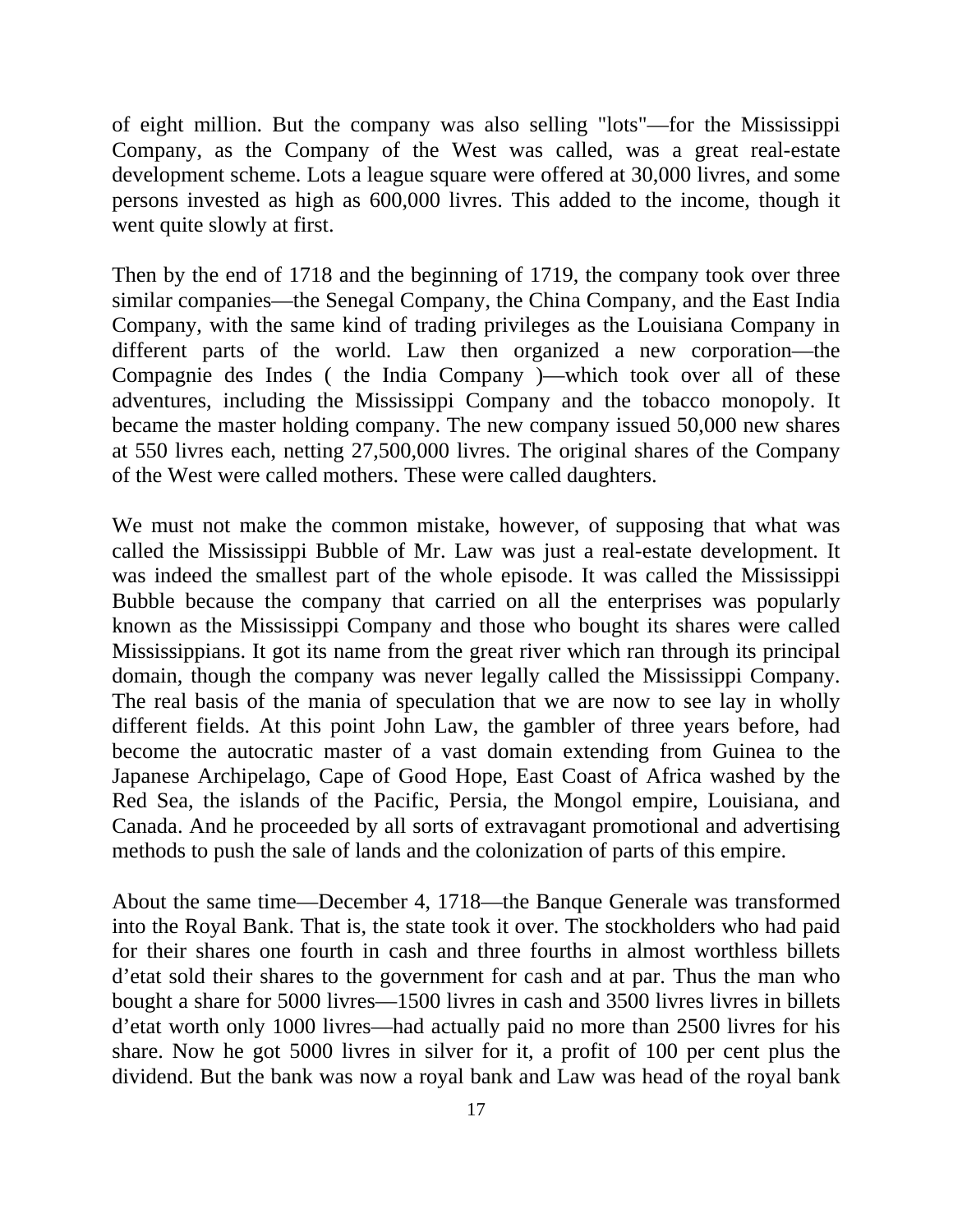and the man closest to the Regent. And what is more, the limitation in the original charter upon the issue of notes was no longer effective.

Then came the series of events that startled France. On July 25, 1719, the India Company took over the royal mint and got the privilege of coining money. This was estimated to be worth as much as ten million livres a year. It paid fifty million livres for the royal privilege and Law put out another 50,000 shares, this time at 1000 livres per share, to raise the money.

On August 25, the company took over the profitable privilege of collecting the indirect taxes. Law had enemies within the government. The most industrious was M. d'Argenson, the former police chief who had expelled him from France and was now Comptroller General. Inevitably Law's success would stimulate others to use the same method. D'Argenson conspired with the Brothers Paris to organize a corporation to farm the taxes. The Brothers Paris were the richest businessmen in France. Sons of a poor tavernkeeper of Dauphine, they started transporting provisions to the army of the Duc de Vendome, rose rapidly, became purveyors to the army and so powerful and rich that even during the ruthless visa of the Duc de Noailles they remained untouched. And now they formed a corporation issuing 100,000 shares at 1000 livres each payable in annuity contracts.

This company bid 48,000,000 livres for the revenues, which it got through the influence of d'Argenson. This was called the Antisystem. They hoped to collect a vast sum in taxes—perhaps a hundred million, paying only 48 million to the king. Law had this contract annulled and new bids taken. His outbid the Brothers Paris, paying 3,500,000 livres more than they, and got the contract for the revenues. D'Argenson resigned. The Brothers Paris were now in complete disfavor and retired to one of their estates. A few days later Law got the contract for direct taxes. By this time his position was amazing. He had complete possession of the vast colonial possessions of France, the monopoly of coining money, the collection of the revenues, the tobacco monopoly, the salt monopoly. He was, besides, complete master of the finances of France as head of the Royal Bank and he was the undisputed favorite of the Regent.

He now began to speak in imperious tones about his plans. He would rid the king of France of his debts—the debts that had ridden kings for a century. He would make the king independent of the parliaments, of the people, of everybody. Instead of making the king dependent on the taxpayers and the moneylenders he would make the king the giver of all funds and the universal creditor. Therefore he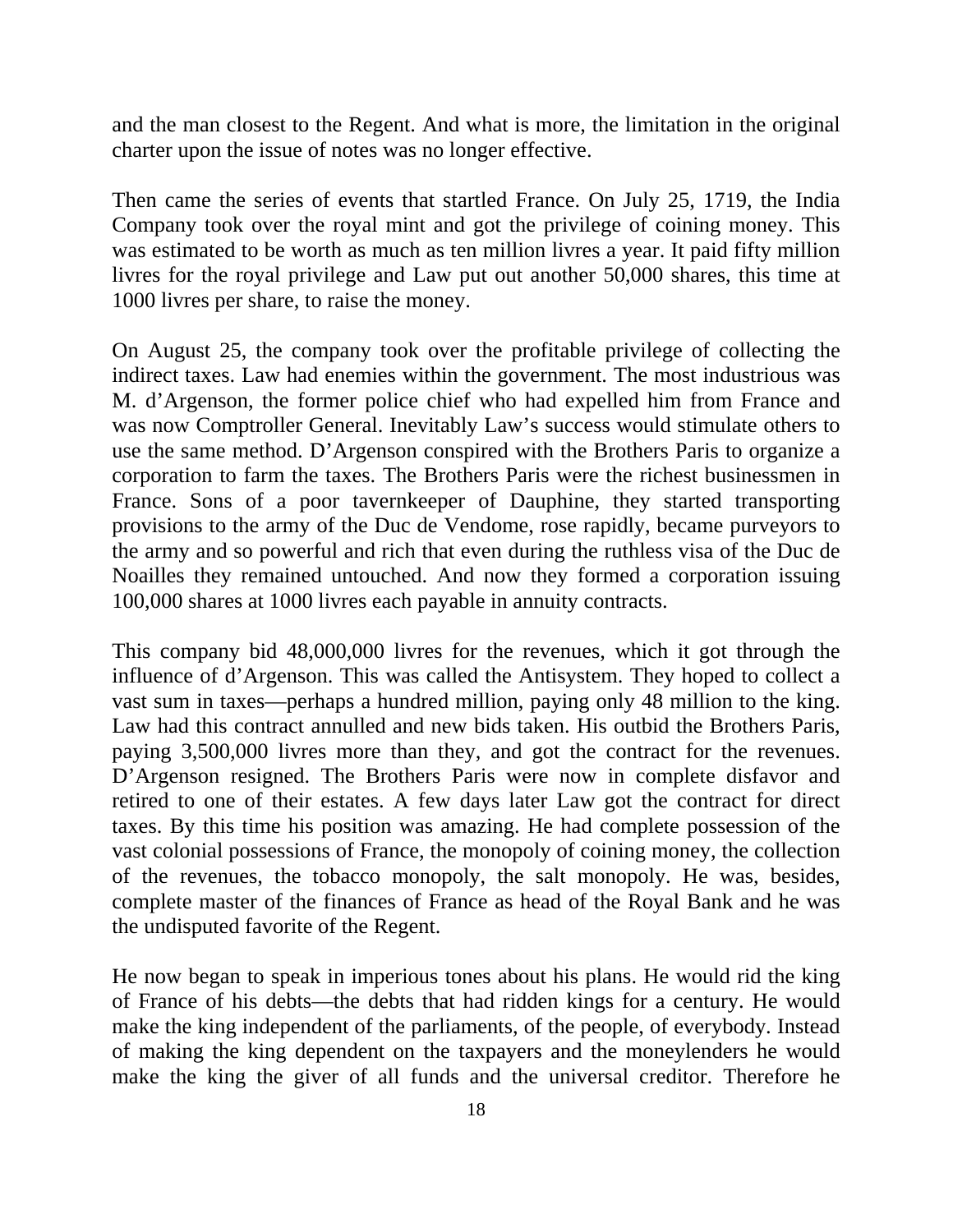announced in September his greatest coup—the company would buy up the entire public debt of France. The king would have a single creditor, the company, his obedient servant. The outstanding debt was 1,500,000,000 livres. Law therefore planned an issue of company stocks of 300,000 shares. These would be sold at 5000 livres, bringing in the required 1,500,000,000. Meantime the bank would advance the money. The bank had been printing bank notes and issuing them for various purposes. It had made loans on stock of the company, had invested in company stock, had made loans on other projects. Now it would issue enough notes to buy up the public debt. Meantime the India Company would issue shares and with the proceeds pay off bank loans.

France's debt of a billion and a half livres, measured against her resources, was hardly less than America's debt of fifty billion dollars today. And Law's proposal to rid France of her debt by buying it through the Mississippi Company is comparable to the proposal of Mr. Roosevelt, in our own time, to extinguish the public debt of America by purchasing it through the Social Security Board.

In the meantime, by various devices, Law had manipulated the market price of company shares until people were offering 5000 a share for them. So he offered these shares at 500 livres. But hardly had he done this when the shares advanced in price. They sold for 10,000. And they were gobbled up in short order. When this point was reached at the end of 1719, Law's company, in addition to all its other possessions and powers, was the sole creditor of the government.

This marked the peak of the great adventure. Here is how the capital of the India Company stood:

Law had been manipulating the stock prices until the shares were selling at 5000. After the rout of the Antisystem and the capture of the national revenues they went up to 10,000 livres. If a man had bought a share of the Company of the West at 500 livres in billets d'etat or 150 livres in money, he would now at 10,000 livres have a profit of 660 per cent. Before the bubble burst shares went to 18,000 livres. This was the financial part of the famous System of Law in operation. Now let us see what happened to it.

### VII

In that Paris of that day was a little street called the Rue Quincampoix. It was in fact a small alley, 150 feet long and very narrow. It ran at one end onto the Rue des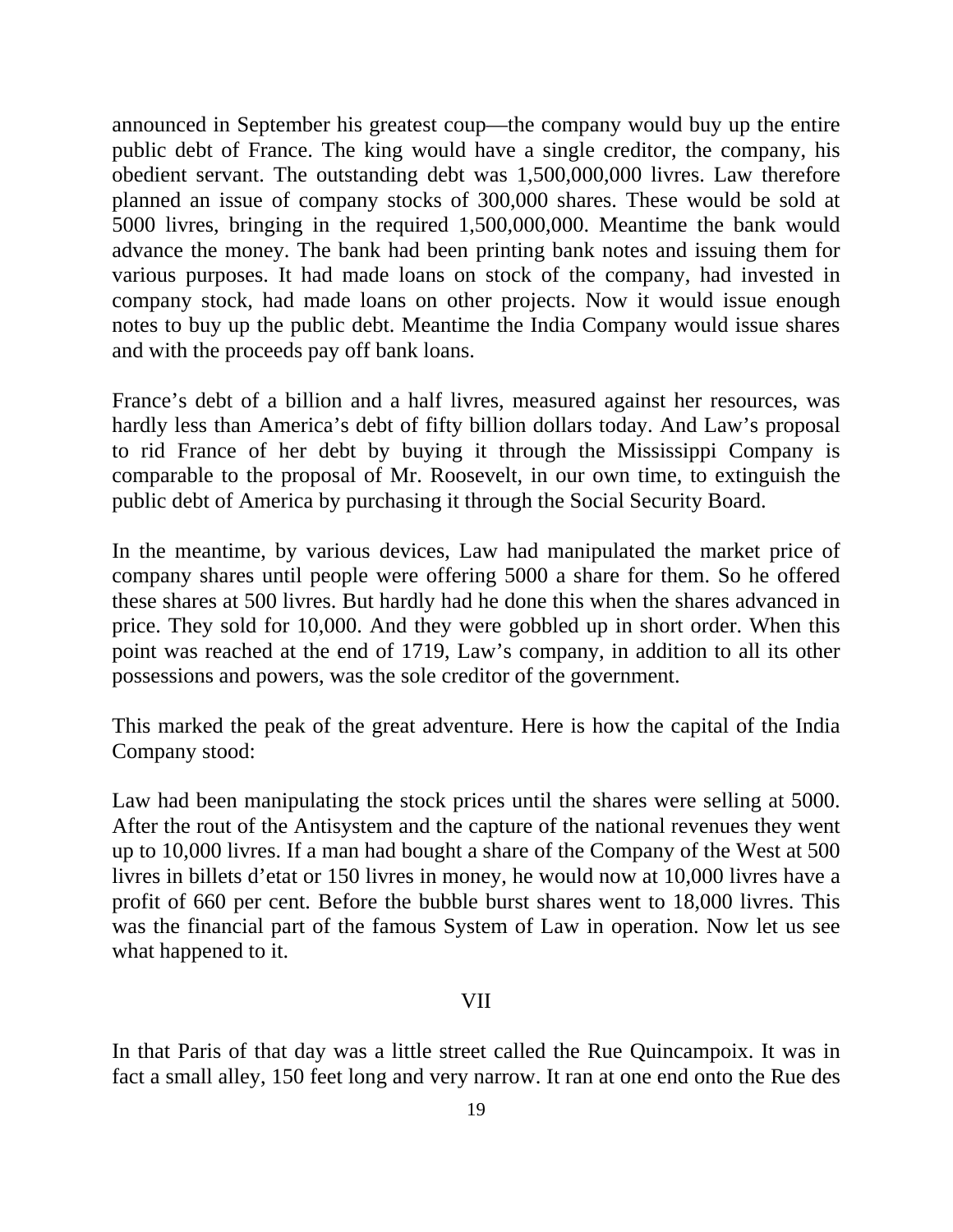Ours; at the other into the Rue Aubrey-le-Boucher. Here the bankers had their houses, and men who had bills of exchange or billets d'etat or other paper to buy or sell went from door to door seeking the best terms. This became the center of excitement when, during the visa of the Duc de Noailles, rich contractors rushed there to divest themselves of the evidences of their wealth. It was this little street that became the stage for the public scenes and manifestations of the Mississippi Bubble. It became the symbol of the speculation as Wall Street became the symbol of the orgies that flamed up in the 1920's.

The other scene of this extraordinary drama was the Mazarin Palace. Law purchased this splendid edifice in the Rue Vivienne for the headquarters of the company and the bank when it was made into the Royal Bank. He added seven other houses adjoining. Here Law directed the moves on all the many fronts of his System.

This is what Law was doing.

First, he was managing a new type of inflation—pumping bank funds into the economic system, very much as Mr. Roosevelt was doing in America and with very much the same instrumentalities.

Second, he was creating employment by numerous projects of public works, as Pericles did in Athens, as Roosevelt, Hitler, Mussolini, and Chamberlain did in 1939.

Third, he was attempting to stimulate the release and flow of hoarded savings back into business.

Fourth, he was attempting, by exploiting France's colonial empire, to make markets for her products.

Fifth, he was attempting to relieve the embarrassments of a debt-ridden government.

Sixth, he was making money for himself and his patrons.

He was engaged in trying to sell shares in the company that held France's colonial empire, and also trying to sell land there to investors and speculators. To do this he resorted to the most sensational methods of promotion. Indians were brought to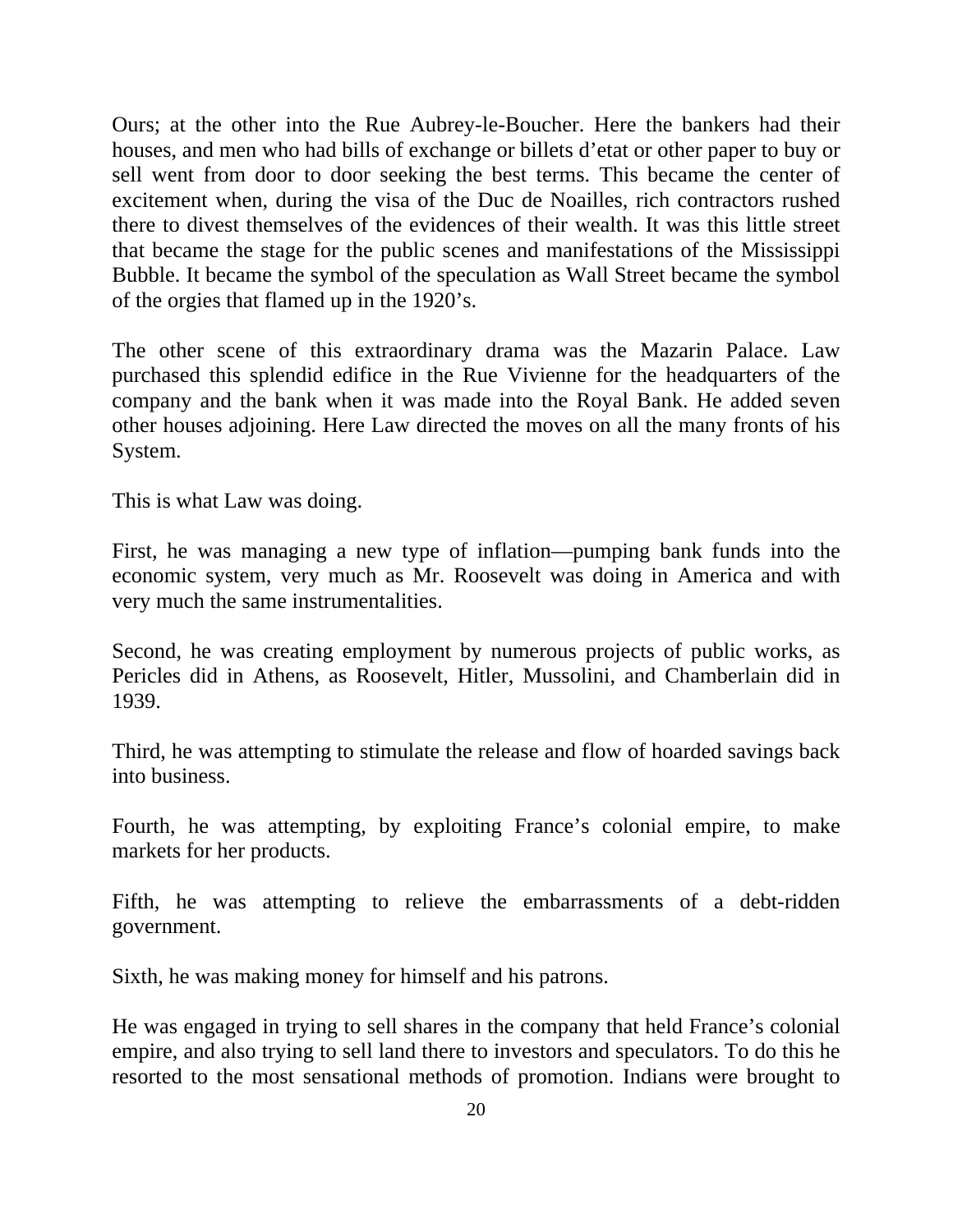France and paraded about. Departing emigrants were feted and paraded. Finding it difficult to get emigrants, young men were taken from the jails and girls from the streets and marched off garlanded to the strains of music as if they were honest citizens. Pamphlets, prospectuses, dodgers were circulated depicting the fabulous riches of the new lands. All this helped both shares and lots.

In the prosecution of the adventure we see many of the devices which serve the operators in the markets of today. Rumors were set afoot. It was whispered about that diamond mines had been found in Arkansas and gold and silver mines in Louisiana, rivaling the riches of New Spain and Peru. Stories of the fabulous sums being made by speculators and of the important persons who were buying shares "leaked" out.

The preferred list made its appearance. With each issue of shares persons of power and influence near to Law and the Regent were allowed o subscribe at the issuing price. Thus when the 300,000 share issue was offered, the Regent got 100,000 shares. He subscribed at 5000 livres. He could have sold within two months at 10,00 livres. It was by getting shares at the issuing price and selling later at the higher prices that many fortunes were made.

Moreover this served to limit the floating supply of shares in the Rue Quincampoix, since the subscribers held their shares off the market and thus the market prices were boosted.

The modern warrant or right came into use. Law himself paid 40,000 livres for the right to subscribe to a large number of shares at par six months later.

Street loans had their birth. The Royal Bank made loans on India Company shares at low rates of interest to stimulate speculation. When the bubble burst the bank had outstanding 450 million livres of loans on shares. The bank itself also invested in shares. In July, 1719, as Law was maturing the taking over of the national debt and the issuance of 300,000 shares, he announced that in 1720 the company would pay a 12 per cent dividend.

Ever since the issuance of the first shares of the Company of the West there had been much traffic in them in the Rue Quincampoix. These little scraps of paper became the perfect instruments of gambling—gambling sanctified by the name of business and dressed up as investment. This was better than the counters on the tables of the Rue des Poulies or the Hotel de Greve. As the new companies came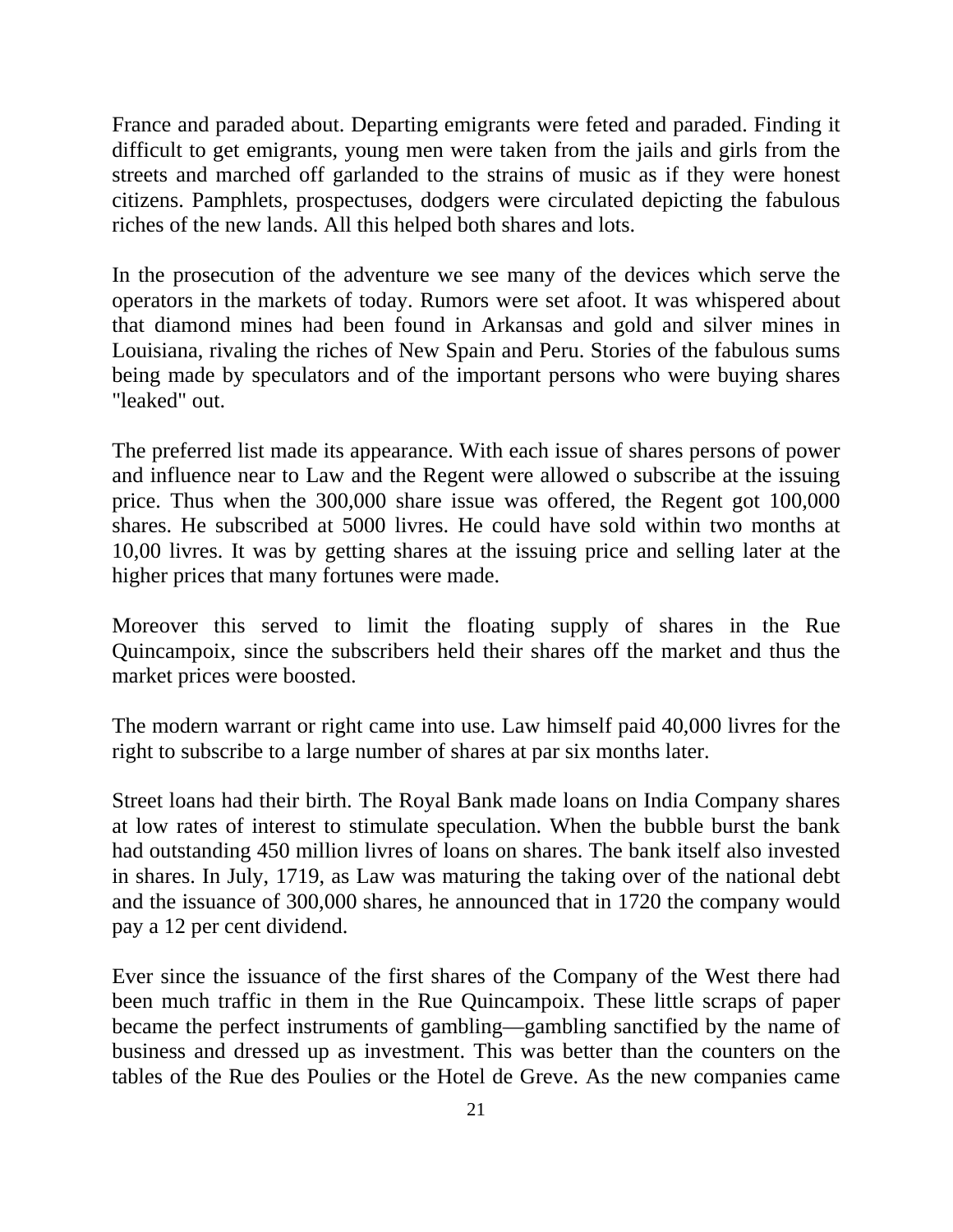along and the promotion assumed statelier forms, the activity in the street increased.

Almost unnoticed, the inflation that Law had been nourishing began to spark. By midsummer of 1719 about 400 million livres of bank notes had been issued. An air of enterprise appeared. People took confidence. Timid savings came out of hiding. The velocity of money increased. Law made extensive loans through his bank for enterprises of all sorts. Also he advanced sums for huge government projects.

Barracks were built for the first time to rid the people of the burden of housing soldiers. A canal was built up the Seine, the Canal of Burgundy, the Bridge of Blois, new public buildings, new hospitals—there was to be a hospital at every six leagues—roads, the restoration of neglected farm lands, aids to businessmen in debt, and plans for free instruction at the University of Paris supported by part of the postal revenues, which brought the youth of Paris into the streets parading in gratitude to the great giver of all good things—M. Law. Various kinds of nuisance taxes were abolished, taxes burdening industry were mitigated or ended. Barriers to trade within the nation were struck down.

Here was a New Deal indeed—the old curse of harrying taxes gone, work for the artisans, succor for the farmers instead of levies, the spirit of enterprise reborn, the king himself emancipated from his creditors, the state become the foster father of all, the fountain of blessings rather than the aggrandizer of the people's substance, money flowing out mysteriously and flooding the market place. It is not to be wondered that for a few brief months Paris hailed the magician who had produced all these rabbits from his hat. Crowds followed his carriage. People struggled to get a glimpse of him. The nobles of France hung about his anteroom, begging a word from him.

By June or July, 1719, the crowd flooded into the Rue Quincampoix. Doctors, lawyers, businessmen, clergymen, coachmen, scholars, and servants—people who had never seen it before—came trooping in to buy a few shares and sell them on the rise. The shares which had been 500 a little more than a year before were now 5000 and in two months they were 10,000.

As the crowds pressed into the street the demand for office space became a problem. Small rooms rented for as high as 400 livres a month. A house rented for 800 livres; one with thirty rooms turned into offices fetched 9000 livres per month. Shopkeepers rented space amid their barrels. Boxes were set up a few roofs and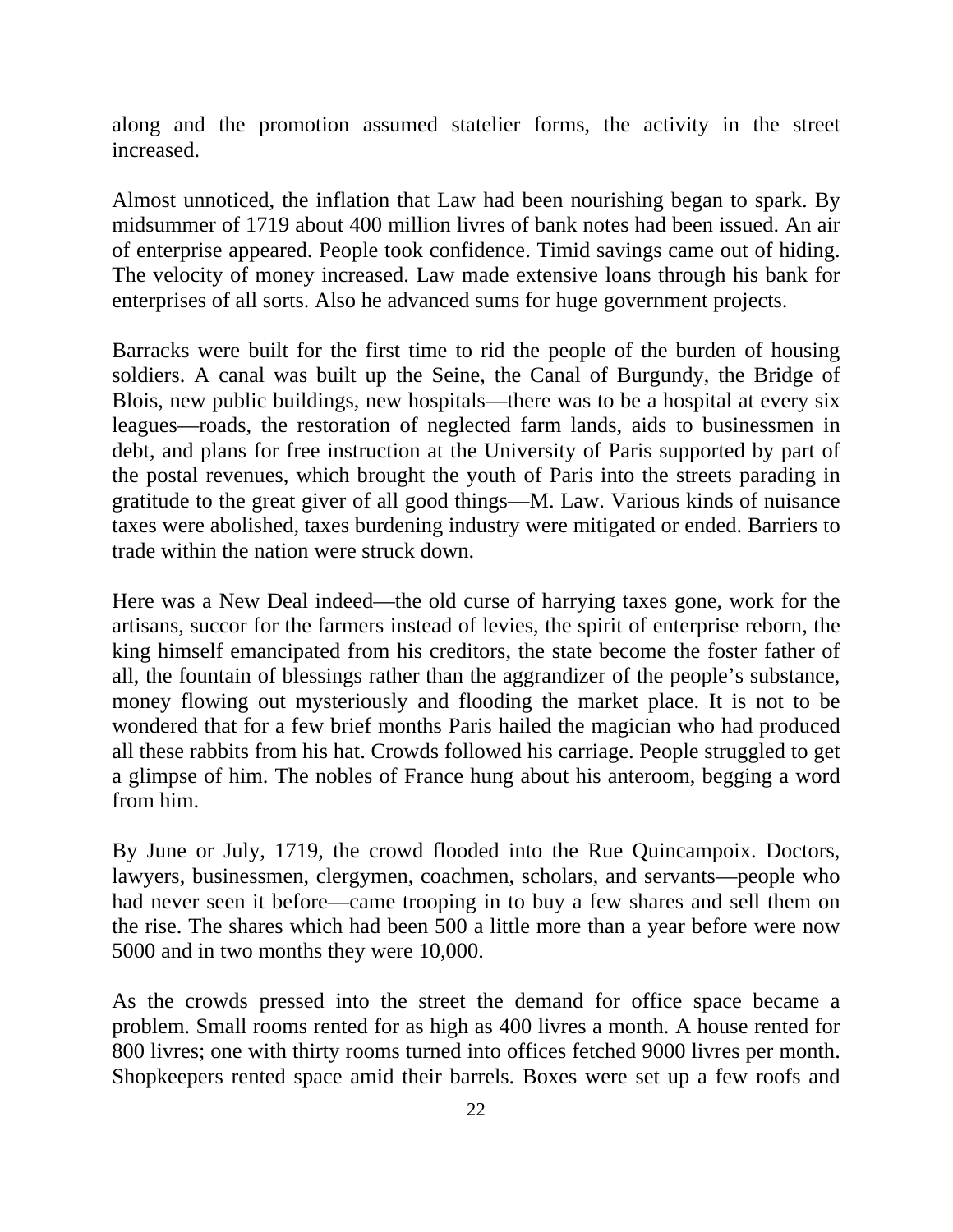rented. The brokers worked the street. The managers in offices sent information to their agents in the street by means of signals from the windows or by bells—as in the old Curb Market in New York's Broad Street.

The noise of the spectacle spread through Europe. Speculators flocked to Paris. In October the Journal de Regence reported at least 25,000 had come from the leading commercial cities in a month. Seats in the diligences to Paris were sold two months ahead, and men began speculating in coach seats.

As Christmas, 1719, approached the excitement became almost a public scandal. M. Law, a few days before the feast, was accepted into the Catholic faith at the Church of the Recollets in Melun, and on Christmas Day he and his children received communion at St. Roch's, his parish church. He was made a warden to succeed the Duc de Noailles. He made a princely gift of 500,000 livres to complete the edifice and another of 500,000 to the English at Saint-Germain-en-Laye. Then on January 5, M. d'Argenson, the former police chief who had sent Law out of Paris in 1708, resigned as Comptroller General, and Law was named to that office, equivalent to the Prime Minister of France. At this moment his power was almost supreme.

Immense fortunes were being made. Fantastic stories are recorded of the sudden flight to riches of barbers and coachmen. How many are true it would be difficult to say. Madame de Chaumont, widow of a physician of Namur, made sixty million livres. Fargez, a private soldier, made twenty. The Duc de Bourbon made a vast fortune, much of which he reduced to cash, re-established his financially embarrassed house, acquired many new estates, set up a stable of 150 race horses, and continued as one of the richest men in France. Other noble persons—the Duc de Guiche, the Prince de Deux-Ponts, the Prince de Rohan accumulated immense sums. Count Joseph Gage made a fabulous winning and offered the King of Poland three million livres to abdicate in his favor. The Regent had a hundred thousand shares subscribed for at 5000 livres which he could have sold for ten thousand more. He had a paper profit in January, 1720, of 500,000,000 livres. It is doubtful if he realized any of this.

But the last act in this tragedy-comedy began before the curtain had descended upon the triumphant scene in the preceding act. Well before Christmas, 1719 perhaps as early as late October—the little cracks and fissures in the hollow walls of the structure began to appear. Law perceived them. The base of his system was the accumulation of all the metal money in the hands of the System, the issuance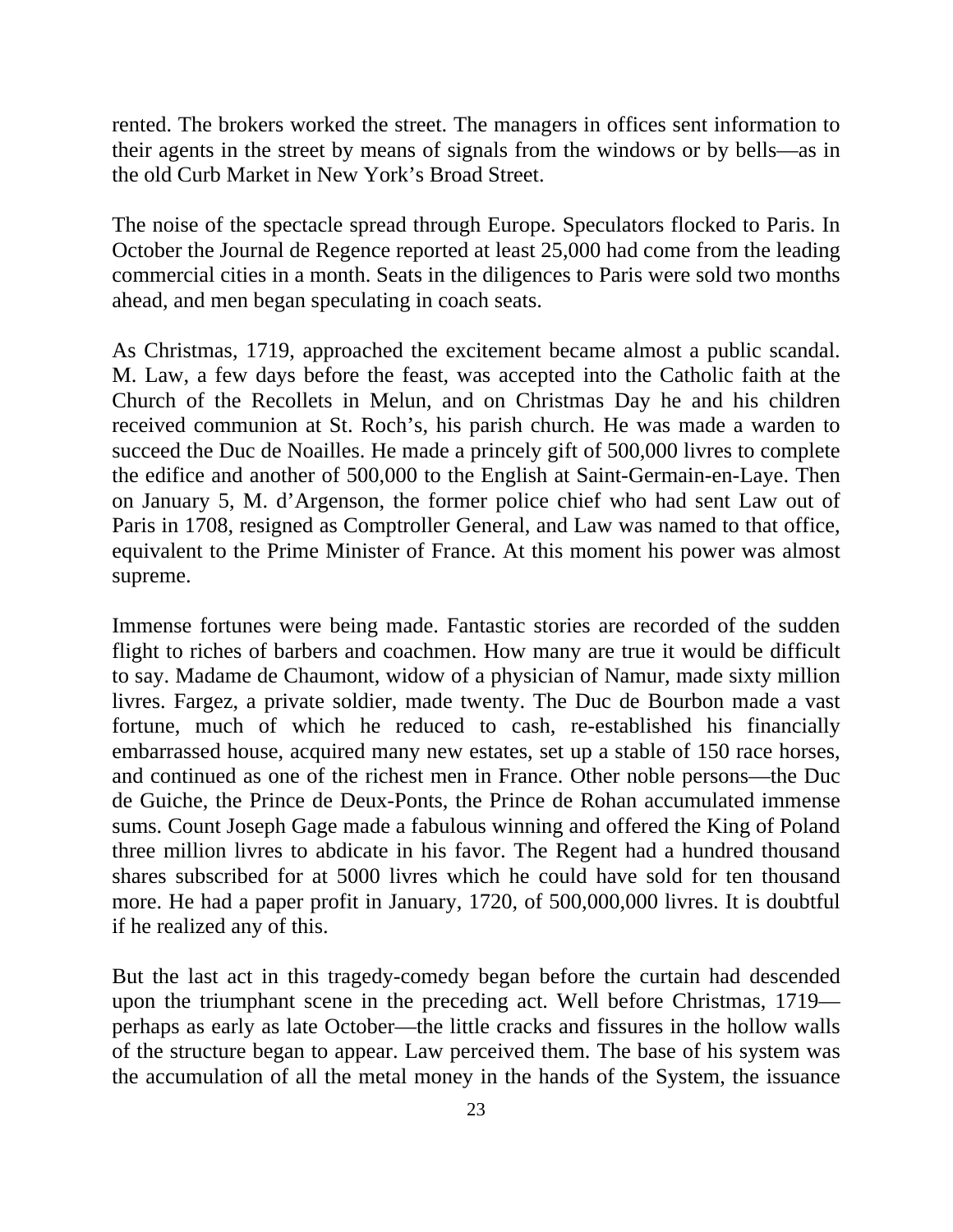and control of the paper currency, and the creation of additional funds by means of bank loans. Perhaps in October Law saw that, for the first time, gold and silver were leaving the Royal Bank. Therefore when he renounced his ancient faith at Christmas and became Comptroller General, it was not merely to crown his triumph with the trappings of high office, but to put into his hands the supreme power he required to begin the battle to save his System.

All the men who played this desperate game were not fools. A fairly rosy estimate of the probable income of the India Company was roughly 80 million livres. A more optimistic but unsound estimate looked for as much as 156 million. But 80 million would not come within many leagues of paying five per cent dividend on 600,000 shares valued at 10,000 livres. Indeed 156 million profits speculators saw this quickly enough and began to unload. Groups would pay only a little more than half a dividend. Wise foreign of them formed to peg the market at higher prices than 10,000 livres while they quietly withdrew. Their example was soon followed by Frenchmen with the necessary wit. As they sold their shares they withdrew specie from the bank and transported it to other countries. Law saw this. By January the movement of money from the bank grew. The sellers were scornfully called realizers. They have appeared just before the last act of every boom from the golden age of Law to the New Era of Coolidge and the New Deal of Roosevelt. And with his elevation to the Comptroller Generalship Law began a losing battle to save the System.

Here was his problem: for a brief moment he seemed, as one commentator put it, to have solved the philosopher's dream of making men despise silver and gold. They preferred to louis d'or the paper promises of the three-year-old bank. Law's paper livres would buy five per cent more in a trade than the metal coin of Louis XIV. But now quite suddenly the wiser ones were recovering their taste for silver and gold. Law's problem was to check the flow of gold out of the country and into hoarding, to support the price of the shares, to save the value of his paper notes.

Through January the tide flowed heavily against him. The drain on metal became alarming. The inflation became more fevered. Prices of goods that were around 104 in 1718 and 120 before Christmas, 1719, went to 149 in January. Wages lagged far behind. The nongambling populace began to murmur. The Parliament of Paris became more hostile. Serious men like Saint-Simon, Marshal Villeroi, La Rochefoucald and Chancellor d'Aguesseau, who had held aloof from the gamble, now became more severely critical.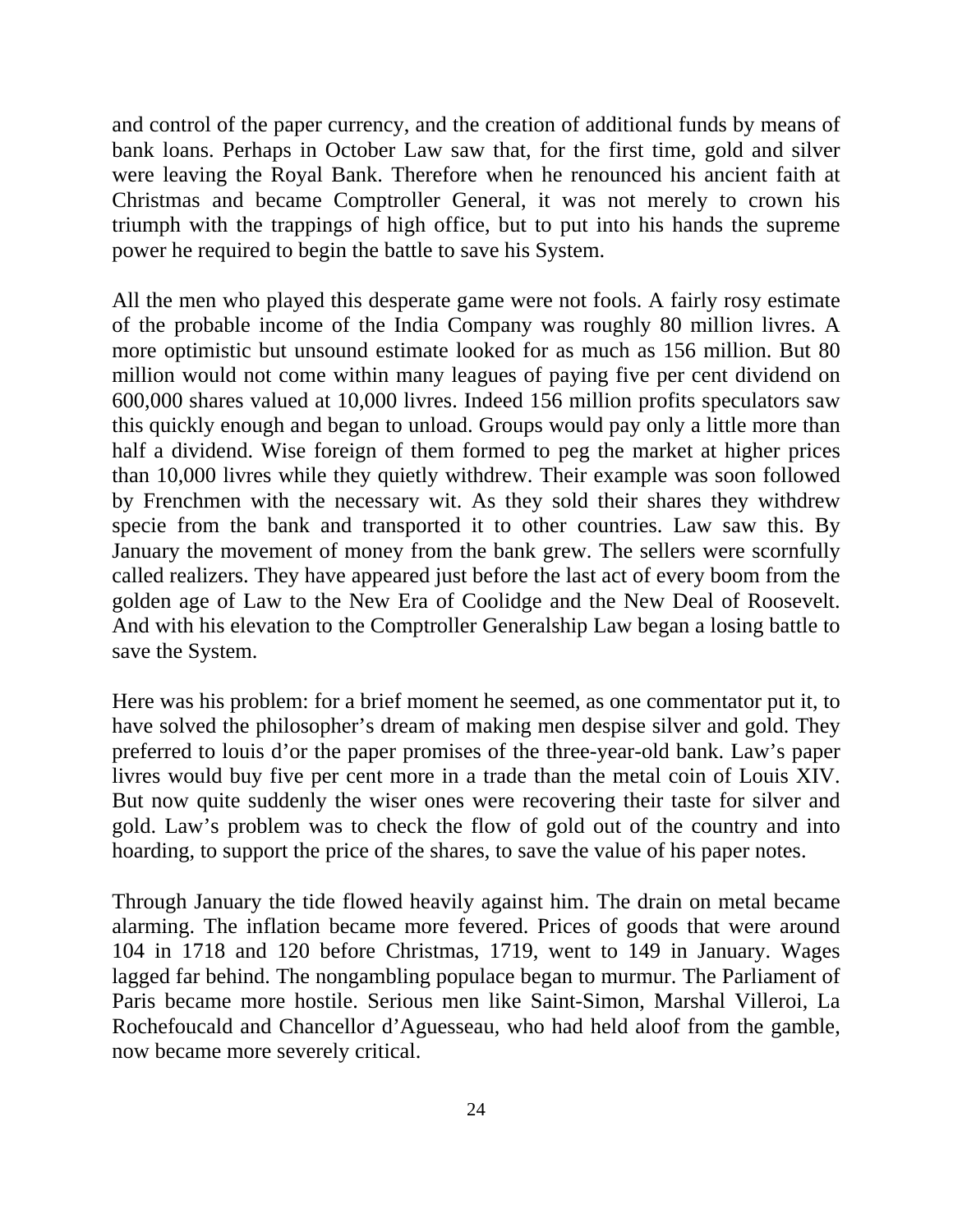On February 22 the Royal Bank was suddenly turned back to the India Company. By this time over a billion in bank notes were outstanding. The issue had increased by 400 million since Christmas. Then on February 27 an edict was issued that no man would be allowed to have in his possession over 500 livres of specie—even goldsmiths and the clergy—and payments in specie could be made only in transactions of less than a hundred livres. This was difficult to enforce. But for the moment this did bring large amounts of specie back to the bank—perhaps as much as 300,000,000 livres.

Thus balked, the realizers now turned to real estate, furniture, plate, anything of solid value, as a refuge for their profits. One man brought up an entire edition of a dictionary. The inflation was in full flow in March. Prices were fixed but the attempts were futile. The Hack coachmans fee was thirty sous, but he openly demanded sixty. Candles were fixed at eight sous, six derniers per pound, but sold at twenty. The general index rose to 166. On March 5, another debasement of the coin was ordered.

Law was now sought to introduce a deliberate uncertainty into metal currency while stabilizing the price of paper by edict. On March 20, the shares were falling rapidly from a peak of 18,000 livres. An edict announced that shares would be stabilized at 9000 livres. At this price the bank would exchange shares for bank notes or bank notes for shares. Two bureaus were opened. The crowds swarmed to them with their shares. They demanded notes for their shares.

By this means the bank became the owner of an immense amount of its own shares, while the flood of paper notes was enormously augmented. It gave inflation another boost and prices soared to 179. The Rue Quincampoix was in the wildest disorder. The frantic bargaining went on late into the night. The sober citizens of Paris muttered deeply against the scandal. Many robberies and acts of violence added to the apprehension and indignation. Then suddenly one of those irrelevant outrages intruded into the scene. Count Horn, a young Flemish nobleman, related distantly to the Duc d'Orleans and to several royal European houses, lured a speculator into a tavern at night, murdered him, and made off with his 150,000 livres. This crime shocked Paris. It gave Law an excuse to close the Rue Quincampoix and drive the gamblers away. Speculation was forbidden in the streets. The Count was arrested, convicted, and broken on the wheel in the Place de Greve. But the trading went on in side streets, alleys, hallways, and at night. Slowly it reappeared in the Place Vendome. Then Law paid 1,400,000 livres for the Hotel de Soissons and its spacious gardens and permitted stockjobbing in the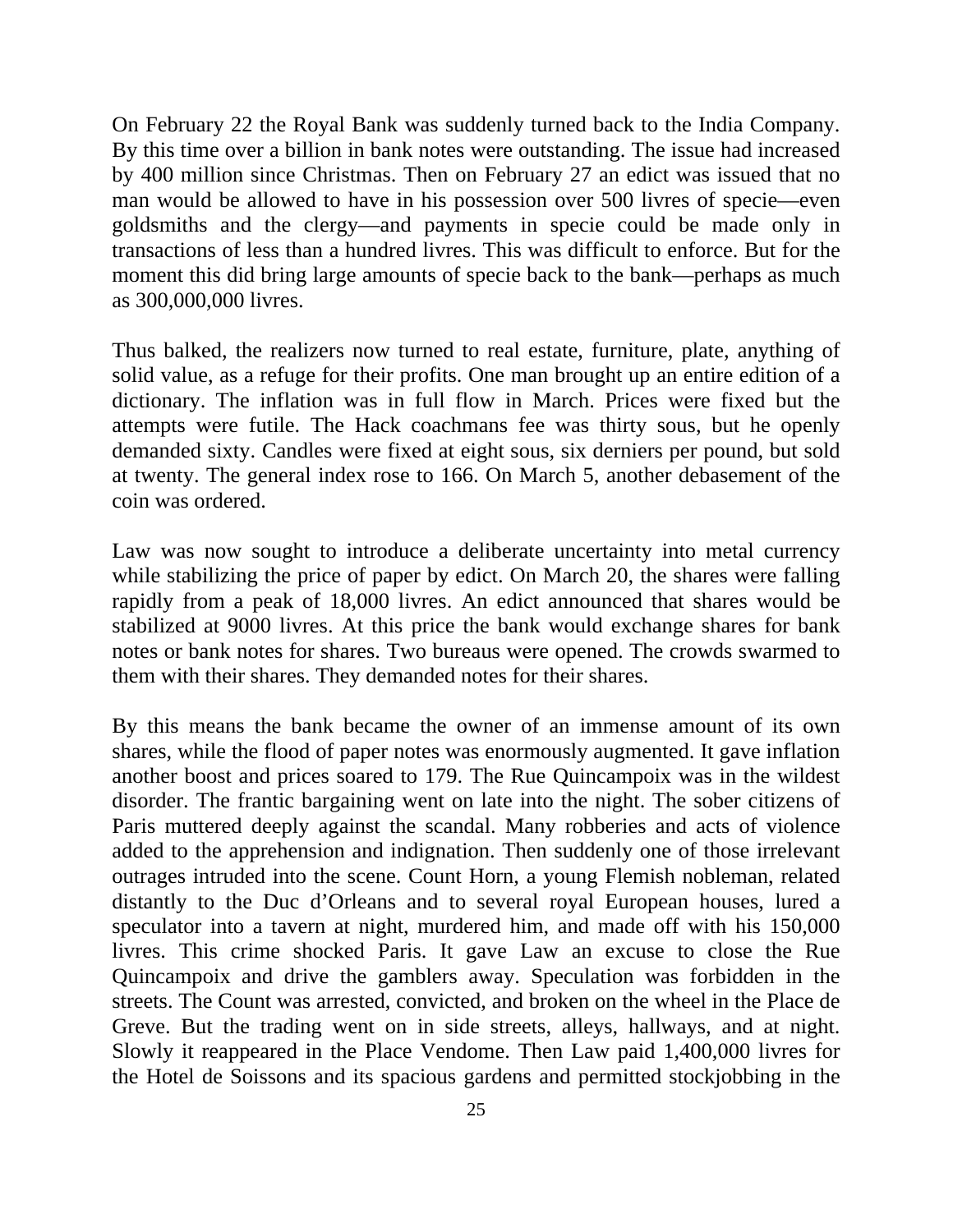numerous pavilions of the gardens, which were rented to stockbrokers at 500 livres per month.

By May the situation was desperate. The use of gold specie was forbidden beginning on May 1, and this was to apply to silver specie on August 1. The circulation had now soared to 2,696,000,000 livres. The general discontent was deepening. The prices had gone up, but wages had by no means kept pace with them. As June neared prices were at 190 but wages were 125. Business was disrupted by the uncertainty of money values, the difficulty of getting coin, and the swiftly fading taste for paper. Political agitation was growing. The parliaments were becoming increasingly hostile. Law's enemies—d' Argenson and the powerful Abbe Dubois, corrupt and ambitious, scheming for power now succeeded in weakening his prestige with the Regent. At this fatal moment they were able to force an edict that sounded the doom of the System.

The edict, issued on May 22, announced that the price of stock would be lowered to 8000 by July 1 and at the rate of 500 livres per month until December when it would be stabilized at 5000. Bank notes were also reduced in value from 10,000 to 8000 livres and at the same place to 5000 by December 1. Thus the promise that the bank notes would remain stable was broken. The whole paper structure collapsed. Men ran wild-eyed to the bank to beg for specie. Soldiers blocked the way. Parliament demanded revocation of the edict. On May 28 this was done, but it was too late. The damage was done.

Law went to the palace and asked the Regent to relieve him of his post. His resignation was accepted. And the Regent directed two companies of Swiss guards to protect him from the fury of the crowds. His wife and children went to a near-by estate of the Duc de Bourbon for safety.

But that immense tangle of adventures without Law was a skull without a brain. He was recalled before May expired and named intendant and a member of the privy council. The disorders provoked by the suspension of specie payments at the bank were so great that an order was issued permitting the cashing of ten-livre notes and hundred-livre notes on alternate days, one to a person. They could be cashed only at the bank. Fifteen thousand people gathered at the Mazarin Gardens. Only a few note holders were admitted to the bank at a time. The crowed felt it was being played with. It broke through the gates. The soldiers fired, killing two or three men. This set off an explosion of wrath. The bodies were carried about to exhibit the cruelty of the "murderer" from England. In London brokers made bets that Law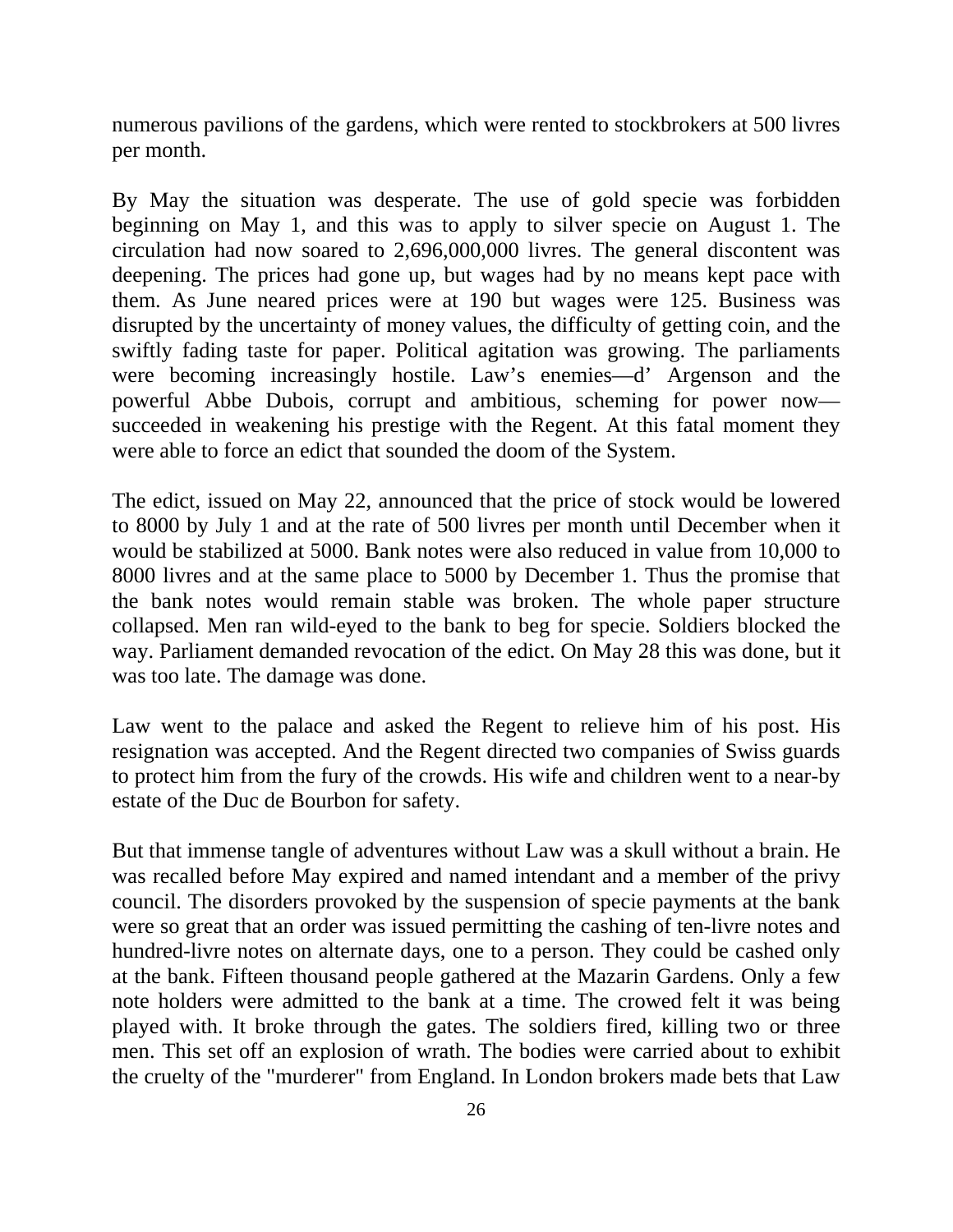would be hanged by September. Law's carriage was torn to pieces.

After this battle was hopeless. With the Regent, Law tried to work out some sort of reorganization. A plan was formed to retire 600 million livres of the notes. New stock in the company and of the city of Paris was issued payable in notes. It was merely exchanging stock for money. The notes were destroyed in the presence of a committee of citizens.

Then another plan was attempted. It was proposed to issue annuities payable in notes. The bank was thus getting a long-term extension of its obligation to honor its notes. All notes above 100 livres in denomination could be used only to purchase these annuities. But nothing could save the System. By September prices of food and clothing were 270—they had been 120 the year before. Wages were only at 136. Actual wages—measured in purchasing power—had descended to 67. Thus the worker always is the sufferer by inflation. The demand for increased wages grew loud and angry. On October 10 an edict forbade the use of bank bills for currency. The stock of the India Company which had been worth 18,000 livres ten months earlier, was now sold for 2000 livres payable in bank notes worth only ten cents on the dollar. On November 1 the redemption of even small bank notes was suspended. All stockjobbing was forbidden on the eighth.

On December 10, worn out with sleepless struggles to save his system, the mob howling for his head, Law resigned. He retired to Guermande, one of his estates, six leagues from Paris. Sometime later two messengers arrived from the Duc de Bourbon bringing to him his unsolicited passports to leave the country. This was the royal invitation to be gone. The Duke offered him financial assistance, but Law refused. He had just got 800 livres in gold from his box at the bank. This, he said, was sufficient. But he accepted the coach of Madame de Prie, the Duc de Bourbon's favorite. This nobleman, who had grown so fabulously rich through Law's adventure, alone was willing to befriend him. He left France on December 21, accompanied by four equerries and six guards—his restless coach to take up again its wanderings. His wife joined him later, after remaining in Paris to put his household affairs in order and discharge the bills of tradesmen and servants.

The System itself, which had impoverished thousands and repeated the ruin of France, became a huge national bankruptcy. Duverney, an able but implacable enemy of Law, was charged with liquidating the disaster. The king, who was to be liberated from the curse of debt, was now more deeply in debt than before. When Law began his deliverance the national debt was 1,500,000,000 livres. Now it was,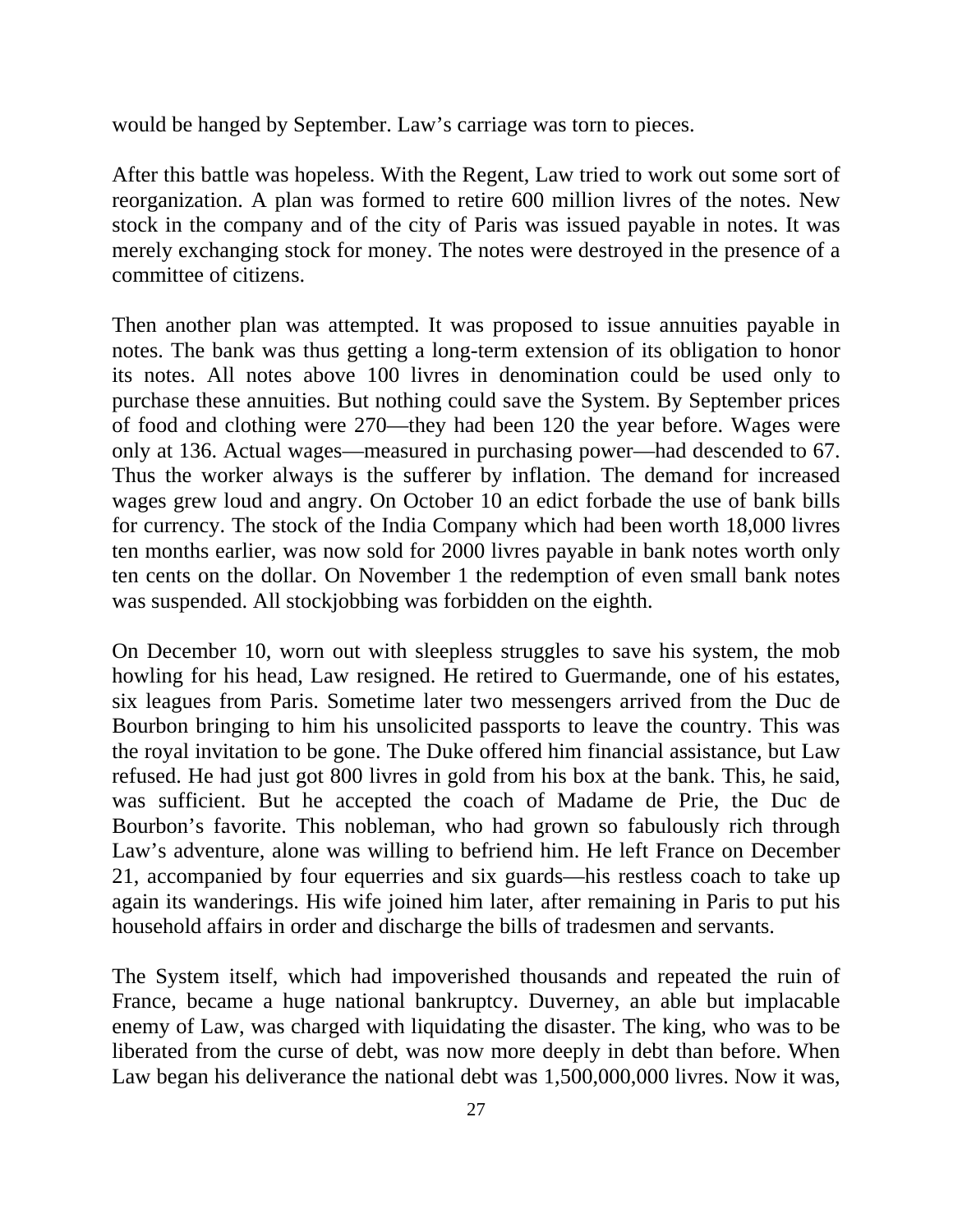counting rentes and guaranteed stocks, over three billions. Instead of 48 million livres a year in rentes, the crippled government was saddled with 99 million. In January, fifteen boards were set up with 800 clerks to survey the ruin and demobilize it. Over 511,000 persons made claims amounting to 2,222,000,000 livres. They were reduced to 1,676,000,000. India shares were cut from 125,000 all that remained outstanding after being exchanged for annuities—to 55,000 shares bearing interest of 150 livres each instead of 360. The national debt was finally fixed at 199 million livres, and there was 336 million livres of specie in the bank against its multitude of claims. The trading business of the India Company was disentangled from the financial mess, the company was reorganized and continued to operate and in time even flourish for many years in rivalry with the trading companies of England and the Dutch.

As for Law, the confiscated all that he had left behind in France, his numerous estates, art treasures, plate, his hundred-thousand-a-year annuity for which he had paid five million livres, his 4900 remaining shares in the India Company.

When he left France he went directly to Brusseles. He was received with acclaim, entertained lavishly, appeared at the theater where a great throng greeted him. Then in a few days he set out upon his travels to Venice, to Bohemia, to Germany, to Denmark. He was sorely pressed for money. He, who the year before saw millions flowing through his hands, wrote the countess of Suffolk, begging a loan of a thousand pounds. Later, at least one biographer reports, the Duc d'Orleans, the Regent, sent him yearly his old salary, which is variously reported as from ten to twenty thousand livres. But the Regent died in 1723 and this aid came to an end.

Before this, however—in 1722—Law went to London, invited thither apparently by the Prime Minister. He went aboard an English warship as the guest of its commander. In London his presence and entertainment provoked an outburst of criticism in Parliament against the Prime Minister, Walpole. But that statesman replied that Mr. Law was merely a British citizen who had come home to petition for His Majesty's pardon. Surely no fugitive from justice had ever returned quite this way before—an honored guest aboard His Majesty's vessel of war. It was indeed true, however, that his old sin—the killing of Beau Wilson—had dogged his footsteps. Apparently he had made some composition with Wilson's relatives. He appeared now before the King's Bench attended by the Duc of Argyle and Lord Islay and others and was formally shriven of the old conviction.

He remained in England until 1725, from where he carried on a correspondence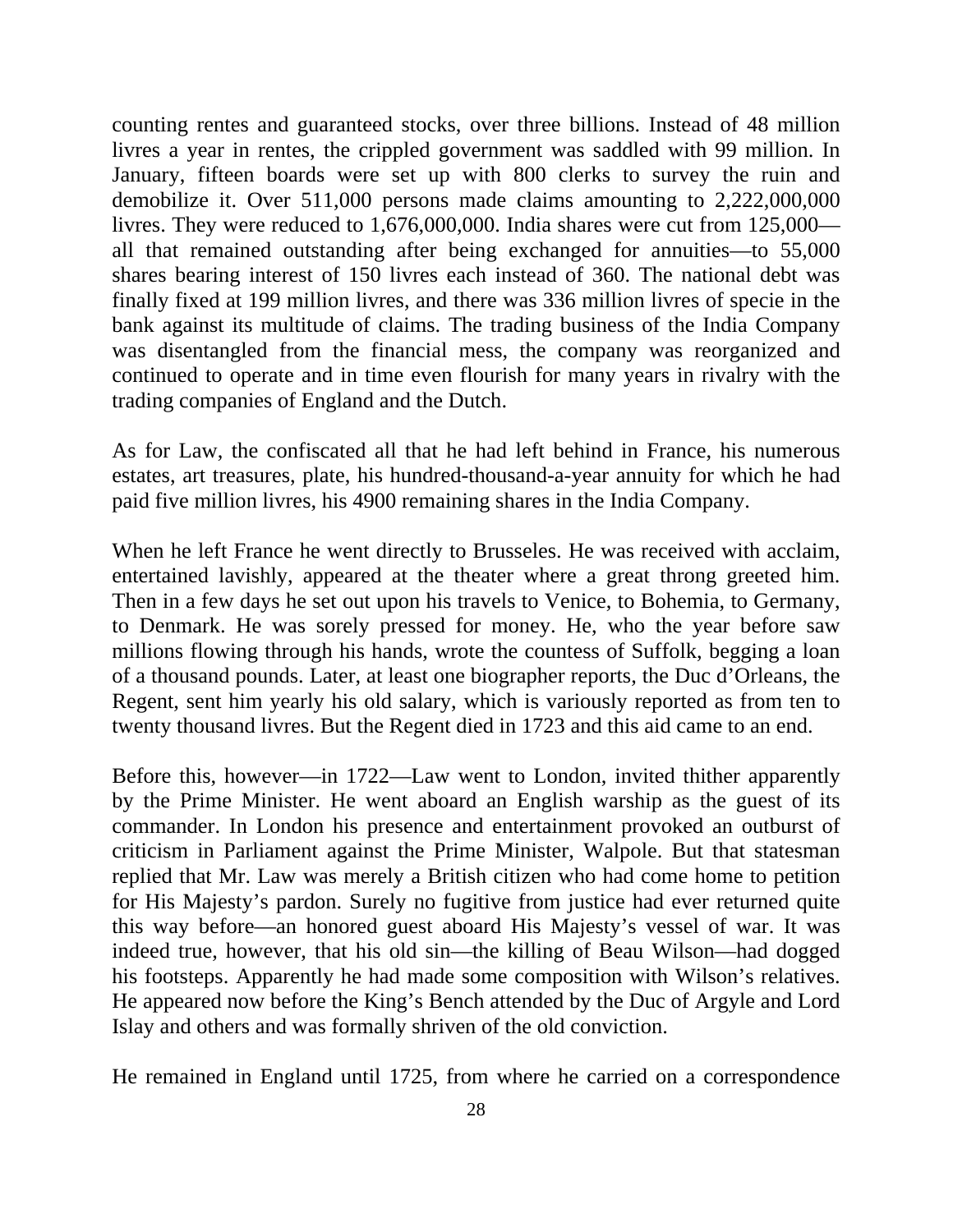with the Duc de Bourbon, following the Regent's death, begging for the restoration of his old fortune. Law never conceded that his System had failed. It had been ruined by enemies. He clung tenaciously to the hope, nay the expectation, that the Regent would summon him back to France. It is certain that gentleman always entertained a friendly feeling for his former minister. But the death of Orleans in 1723 ended these hopes. Law sank gradually in his pecuniary fortunes until toward the end he was not far removed from poverty. He died in Venice, March 21, 1729.

It is difficult to disentangle the fibers of Law the gambler and Law the reformer. His great reforms—his prodigious adventure in recasting the fortunes of a bankrupt empire—took much of its energy and substance from the gamblers art.

As a New Dealer he was not greatly different in one respect from the apostles of the mercantilist school—the Colberts, the Roosevelts, the Daladiers, the Hitlers and Mussolinis, and, indeed, the Pericles—who sought to create income and work by state-fostered public works and who labored to check the flow of gold away from their borders. He introduced something new, however, that the Hitlers, the Mussolinis, the Roosevelts, the Daladiers, and the Chamberlains have imitated the creation of the funds for these purposes through the instrumentalities of the modern bank. Law is the precursor of the inflationist redeemers. Like all the inflationist salvations, his career was short. The others will not be long.

But he did develop a new technique of money getting. He did not invent, but he did perceive, the possibilities of two instrumentalities that have been at once the blessing and the curse of the modern world. The art of accumulating great wealth had consisted in sharing in a fraction of the labor product of a large number of people. The monarch had taken his by taxes; the politicians had taken theirs by intercepting the flow of taxes to and from the state; the slave owner had taken his by brute force; the landlord had taken his by owning the land that was the source of wealth drawn from it by many workers; the merchant had taken his by gathering into his hands the product of many small producers, finding a market, and taking a toll on each sale. The moneylender had got his portion because his loans enabled him to participate in the profits of many farmers, merchants, and producers. The wealth was drawn out of the current income of many people. But Law, by means of speculation in corporate securities, found the means of extracting from many men a part or all of their savings.

He exploited the eagerness of men to grow rich by making their profit, not in producing goods or creating utilities, but gambling on the changes in the price of